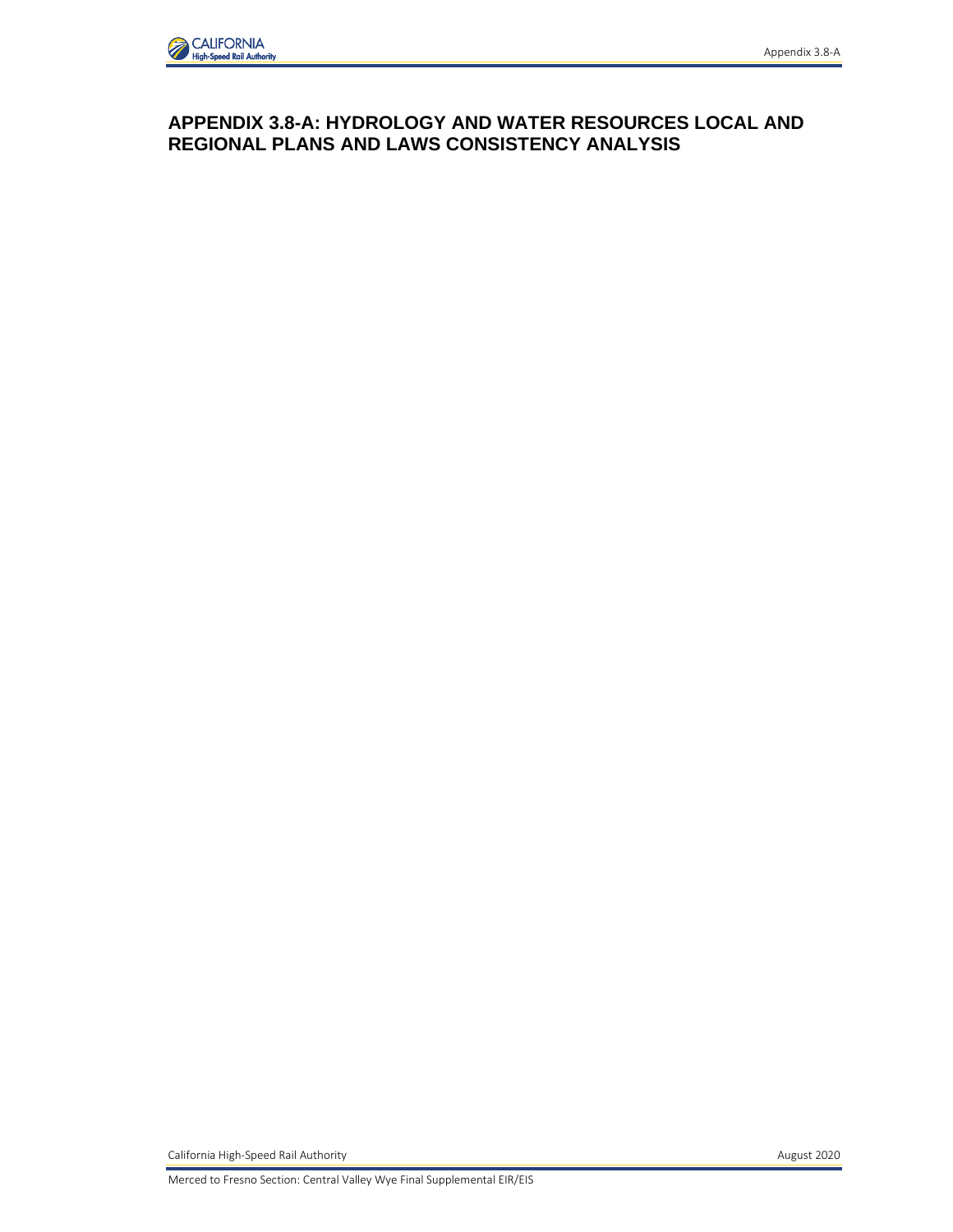

## **APPENDIX 3.8-A: HYDROLOGY AND WATER RESOURCES LOCAL AND REGIONAL PLANS AND LAWS CONSISTENCY ANALYSIS**

This appendix addresses California Environmental Quality Act (CEQA) and National Environmental Policy Act (NEPA) requirements to describe a proposed project's inconsistencies or conflicts with applicable local and regional plans and laws. CEQA Guidelines require that an environmental impact report (EIR) discuss any inconsistencies between the proposed project and applicable general plans, specific plans, and regional plans (Guidelines, § 15125(d)). NEPA regulations<sup>[1](#page-1-0)</sup> require a discussion of conflicts between a proposed undertaking and the objectives of federal, regional, state, local and tribal<sup>[2](#page-1-1)</sup> land use plans, policies, and laws, as well as a description of the extent to which the Authority would reconcile the inconsistencies (Council on Environmental Quality Regulations, §§ 1502.16(c), 1506.2(d)).

Although the Volume 1, *Merced to Fresno Section: Central Valley Wye Final Supplemental Environmental Impact Report/Supplemental Environmental Impact Statement* describes the Central Valley Wye alternatives' inconsistency with local and regional plans and laws in order to provide a context for the project, inconsistency with such plans and laws is not considered an environmental impact.

Table 1 of this appendix provides the following:

- A determination for each applicable local and regional plan or law that identifies whether the Central Valley Wye alternatives are consistent or inconsistent with the goals, objectives, policies, or ordinances that each applicable local and regional plan or law contains.
- In the event that an inconsistency has been identified the following information has been provided:
	- an explanation of why the Central Valley Wye alternatives are inconsistent;
	- A discussion of approaches the Authority has committed to take to reconcile any inconsistency. Such approaches consist of impact avoidance and minimization features (described in Volume 2, Technical Appendices, Appendix 2-B, California High-Speed Rail Authority Environmental Commitments: Impact Avoidance and Minimization Features); and activities described in Volume 2, Appendix 2-C, Applicable Design Standards.
	- The rationale for carrying forth the Central Valley Wye alternatives if it remains inconsistent with the local and regional plan or law despite these approaches.
- Where it has been determined that the Central Valley Wye alternatives are consistent with a local and regional goal, objective, policy, or law, neither reconciliation nor the rationale behind it are required and Table 1 shows this as "N/A".

<span id="page-1-1"></span><span id="page-1-0"></span><sup>1</sup> NEPA regulations refer to the regulations issued by the Council for Environmental Quality located at 40 CFR Part 1500.  $2$  No designated tribal lands exist in the vicinity of the Central Valley Wye alternatives and no analysis of tribal land use policies is provided.

California High-Speed Rail Authority **August 2020** California High-Speed Rail Authority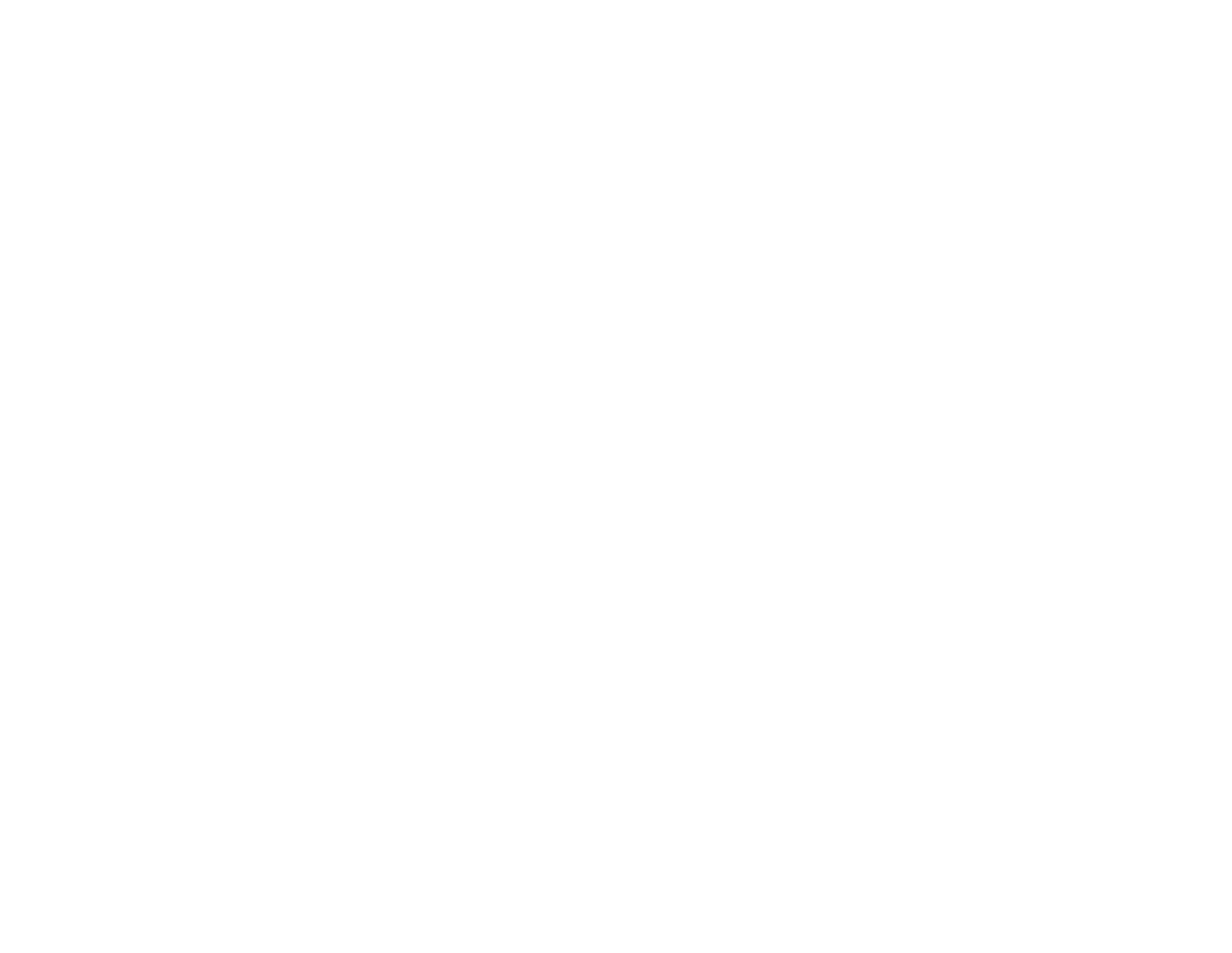

| Applicable Local and Regional Plan / Law                                                                                                                                                                                                                   | Inconsistency | <b>Reconciliation</b> | Rationale |  |
|------------------------------------------------------------------------------------------------------------------------------------------------------------------------------------------------------------------------------------------------------------|---------------|-----------------------|-----------|--|
| 2030 Merced County General Plan (2013)                                                                                                                                                                                                                     |               |                       |           |  |
| Goal PFS-3: Ensure the management of<br>stormwater in a safe and environmentally<br>sensitive manner through the provision of<br>adequate storm drainage facilities that protect<br>people, property, and the environment.                                 | Consistent    | N/A                   | N/A       |  |
| Policy PFS-3.1: Require stormwater<br>management plans for all Urban Communities<br>to reduce flood risk, protect soils from erosion,<br>control stormwater runoff, and minimize<br>impacts on existing drainage facilities.                               | Consistent    | N/A                   | N/A       |  |
| Policy PFS-3.2: Require that new development<br>in unincorporated communities includes<br>adequate stormwater drainage systems. This<br>includes adequate capture, transport, and<br>detention/retention of stormwater                                     | Consistent    | N/A                   | N/A       |  |
| Policy PFS-3.3: Encourage development of<br>community drainage systems rather than<br>individual project level systems, in order to use<br>land more efficiently and protect people,<br>property and the environment in a more<br>comprehensive manner.    | Consistent    | N/A                   | N/A       |  |
| Policy PFS-3.4: Coordinate with the U.S. Army<br>Corps of Engineers and other appropriate<br>agencies to develop stormwater<br>detention/retention facilities and recharge<br>facilities that enhance flood protection and<br>improve groundwater recharge | Consistent    | N/A                   | N/A       |  |
| Policy PFS-3.5: Require on-site<br>detention/retention facilities and velocity<br>reducers when necessary to maintain pre-<br>development storm flows and velocities in<br>natural drainage systems.                                                       | Consistent    | N/A                   | N/A       |  |

## **Table 1 Applicable Local and Regional Plan and Law Consistency or Inconsistency, Reconciliation, and Rationale**

California High-Speed Rail Authority August 2020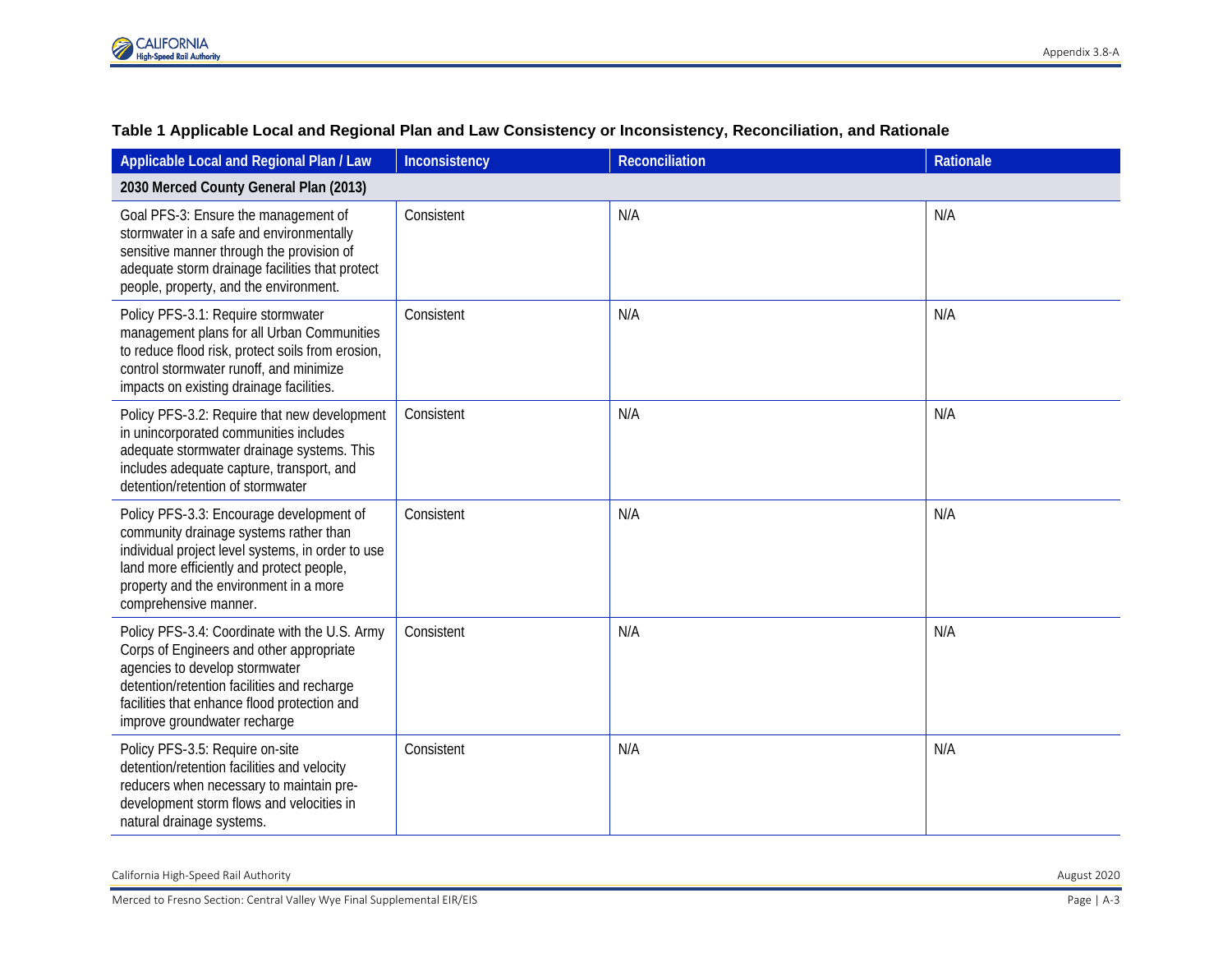

| Applicable Local and Regional Plan / Law                                                                                                                                                                                                                                                                          | Inconsistency | Reconciliation | Rationale |
|-------------------------------------------------------------------------------------------------------------------------------------------------------------------------------------------------------------------------------------------------------------------------------------------------------------------|---------------|----------------|-----------|
| Policy PFS-3.6: Encourage stormwater<br>detention/retention project designs that<br>minimize drainage concentrations and<br>impervious coverage, avoid floodplain areas,<br>are visually unobtrusive and, where feasible,<br>provide a natural watercourse appearance and<br>a secondary use, such as recreation. | Consistent    | N/A            | N/A       |
| Policy NR-1.1: Identify areas that have<br>significant long-term habitat and wetland<br>values including riparian corridors, wetlands,<br>grasslands, rivers and waterways, oak<br>woodlands, vernal pools, and wildlife<br>movement and migration corridors, and<br>provide information to landowners.           | Consistent    | N/A            | N/A       |
| Policy NR-1.2: Identify and support methods to<br>increase the acreage of protected natural lands<br>and special habitats, including but not limited to<br>wetlands, grasslands, vernal pools, and wildlife<br>movement and migration corridors, potentially<br>through the use of conservation easements.        | Consistent    | N/A            | N/A       |
| Policy NR-1.4: Minimize the removal of<br>vegetative resources which stabilize slopes,<br>reduce surface water runoff, erosion, and<br>sedimentation.                                                                                                                                                             | Consistent    | N/A            | N/A       |
| Policy NR-1.5: Identify wetlands and riparian<br>habitat areas and designate a buffer zone<br>around each area sufficient to protect them<br>from degradation, encroachment, or loss.                                                                                                                             | Consistent    | N/A            | N/A       |
| Policy NR-1.10: Cooperate with local, State,<br>and Federal water agencies in their efforts to<br>protect significant aquatic and waterfowl<br>habitats against excessive water withdrawals<br>or other activities that would endanger or<br>interrupt normal migratory patterns or aquatic<br>habitats.          | Consistent    | N/A            | N/A       |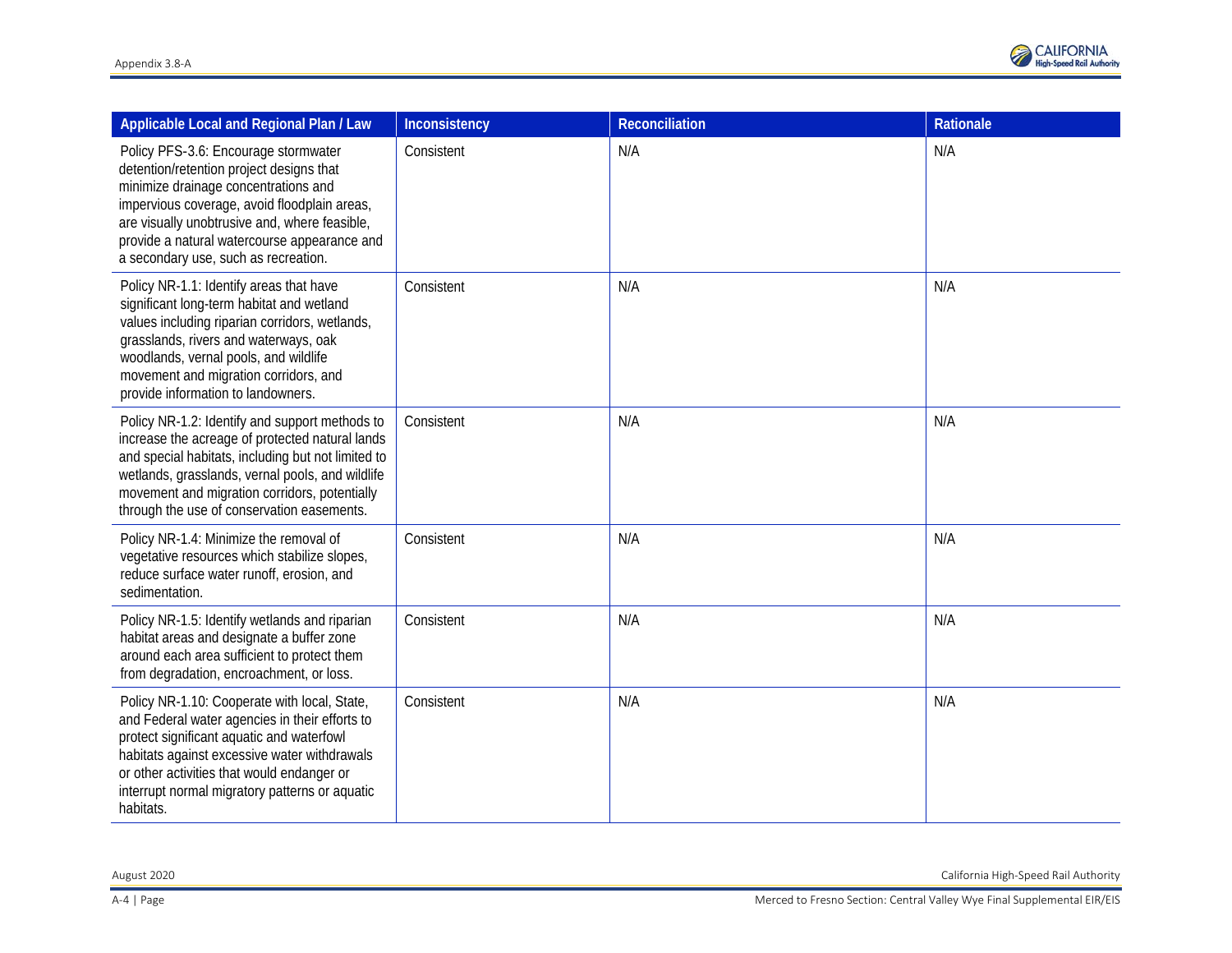| Applicable Local and Regional Plan / Law                                                                                                                                                                                                                                                                          | Inconsistency | <b>Reconciliation</b> | Rationale |
|-------------------------------------------------------------------------------------------------------------------------------------------------------------------------------------------------------------------------------------------------------------------------------------------------------------------|---------------|-----------------------|-----------|
| Policy NR-1.11: Cooperate with local, State,<br>and Federal agencies to ensure that adequate<br>on-going protection and monitoring occurs<br>adjacent to rare and endangered species<br>habitats or within identified significant<br>wetlands.                                                                    | Consistent    | N/A                   | N/A       |
| Policy NR-1.12: Avoid or minimize loss of<br>existing wetland resources by careful<br>placement and construction of any necessary<br>new public utilities and facilities, including<br>roads, railroads, high speed rail, sewage<br>disposal ponds, gas lines, electrical lines, and<br>water/wastewater systems. | Consistent    | N/A                   | N/A       |
| Policy NR-1.13: Require an appropriate<br>setback, to be determined during the<br>development review process, for development<br>and agricultural uses from the delineated<br>edges of wetlands                                                                                                                   | Consistent    | N/A                   | N/A       |
| Policy NR-1.14: Ensure that buildings and<br>structures approved for temporary residential<br>use in significant wetland areas are not<br>converted to permanent residential uses.                                                                                                                                | Consistent    | N/A                   | N/A       |
| Policy NR-1.16: Require new hazardous waste<br>residual repositories (e.g., contaminated soil<br>facilities) to be located at least a mile from<br>significant wetlands, designated sensitive<br>species habitat, and State and Federal wildlife<br>refuges and management areas.                                 | Consistent    | N/A                   | N/A       |
| Policy NR-1.17: Consult with private, local,<br>State, and Federal agencies to assist in the<br>protection of biological resources and<br>prevention of degradation, encroachment, or<br>loss of resources managed by these agencies.                                                                             | Consistent    | N/A                   | N/A       |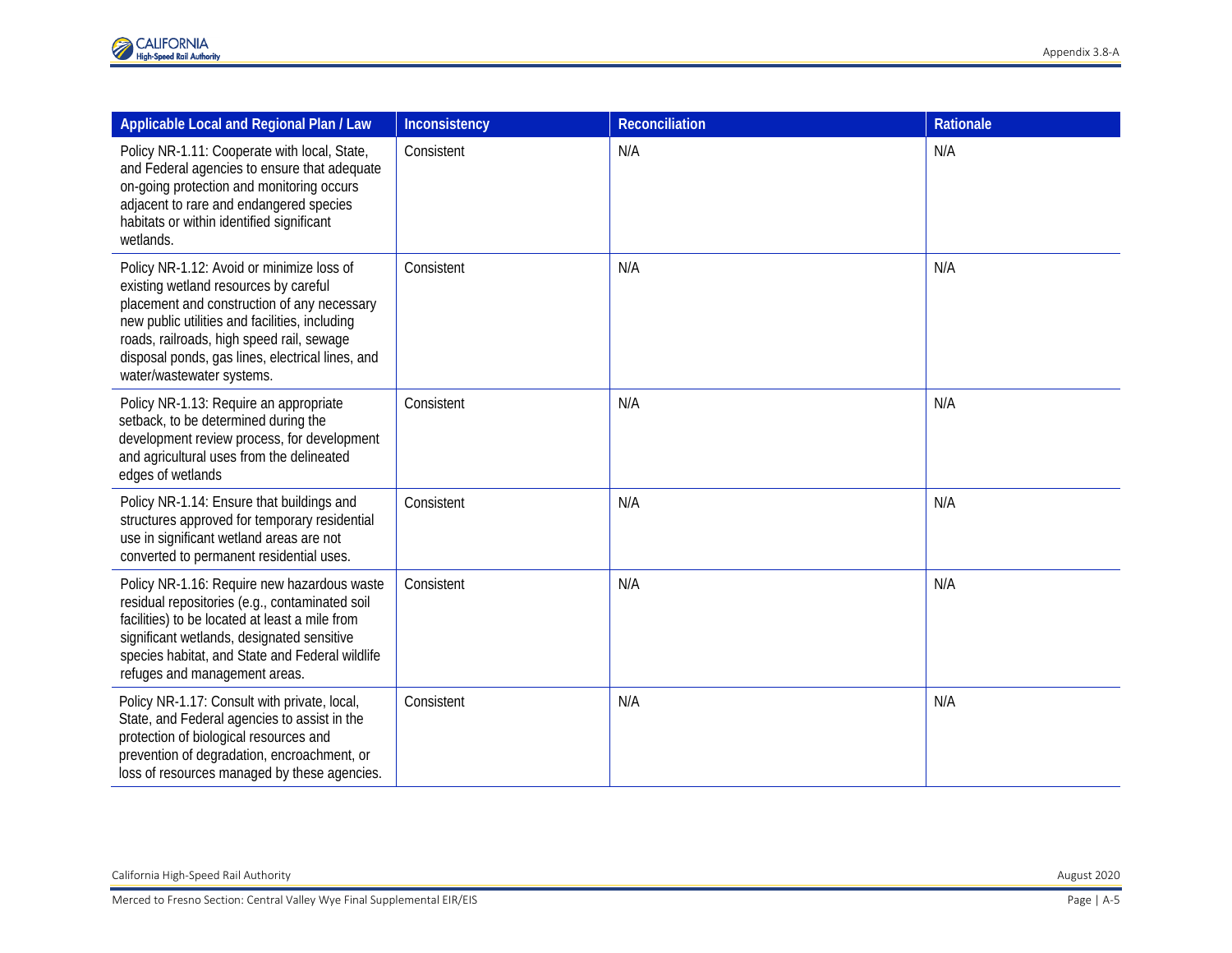

| Applicable Local and Regional Plan / Law                                                                                                                                                                                        | Inconsistency | <b>Reconciliation</b> | Rationale |
|---------------------------------------------------------------------------------------------------------------------------------------------------------------------------------------------------------------------------------|---------------|-----------------------|-----------|
| Policy NR-1.18: Monitor the San Joaquin River<br>Restoration Program efforts to ensure<br>protection of landowners, local water agencies,<br>and other third parties.                                                           | Consistent    | N/A                   | N/A       |
| Policy NR-1.19: Support the restoration efforts<br>for the Merced River consistent with the<br>Merced River Corridor Restoration Plan.                                                                                          | Consistent    | N/A                   | N/A       |
| Policy HS-2.1: Prepare and adopt a floodplain<br>management program in flood hazard areas<br>that gives priority to regulation of land uses<br>over development of structural controls as a<br>method of reducing flood damage. | Consistent    | N/A                   | N/A       |
| Policy HS-2.2: Coordinate with the cities in<br>Merced County to develop a Countywide flood<br>emergency plan that is consistent with city<br>general plans.                                                                    | Consistent    | N/A                   | N/A       |
| Policy HS-2.3: Work with the cities in Merced<br>County to establish a Countywide flood control<br>authority to coordinate efforts and develop<br>opportunities for expanded Federal funding.                                   | Consistent    | N/A                   | N/A       |
| Policy HS-2.4: Coordinate with State and local<br>flood management agencies to develop<br>funding mechanisms to finance the design and<br>construction of flood facilities.                                                     | Consistent    | N/A                   | N/A       |
| Policy HS-2.5: Support the efforts of local<br>districts and communities in obtaining funding<br>for local flood control projects.                                                                                              | Consistent    | N/A                   | N/A       |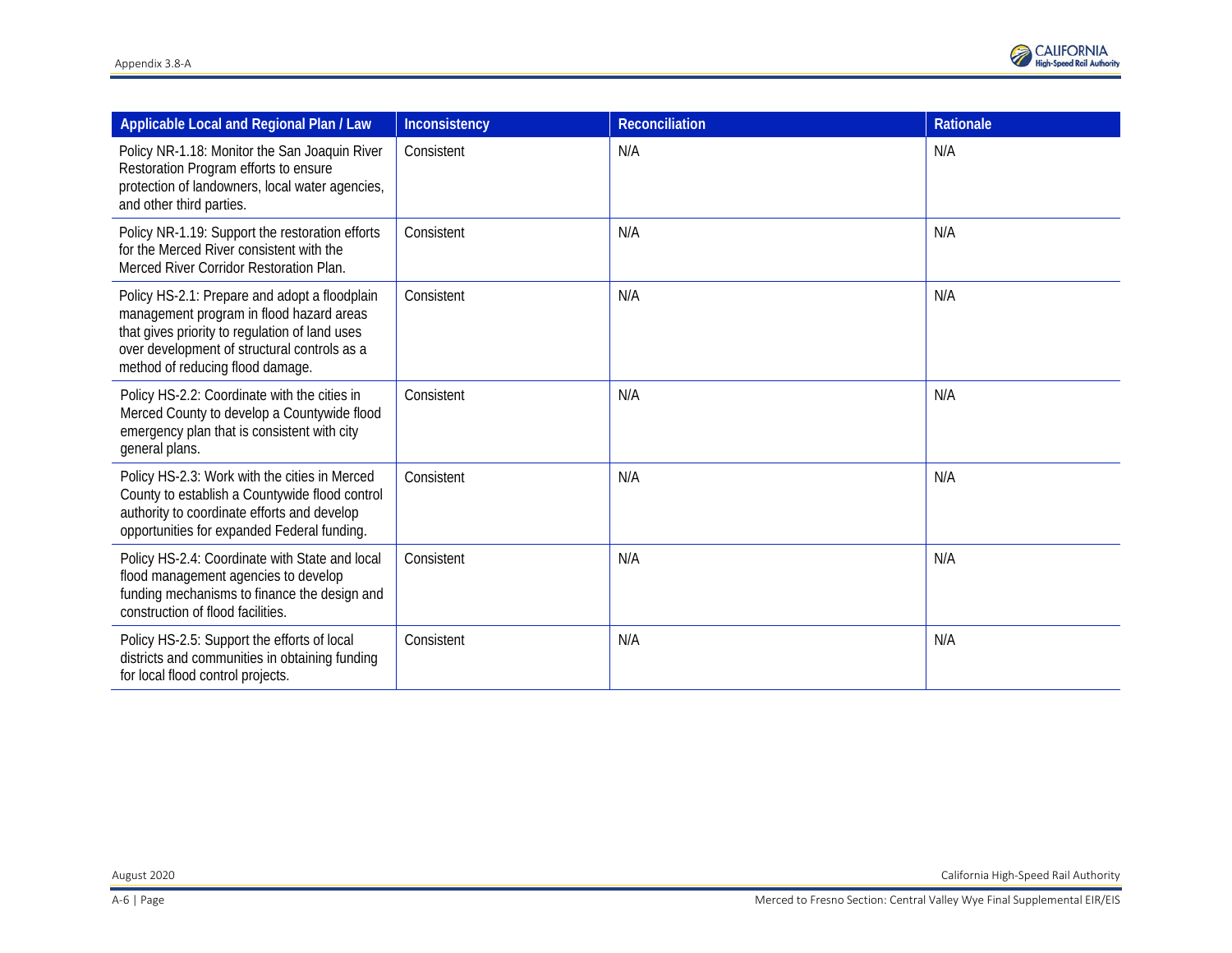| Applicable Local and Regional Plan / Law                                                                                                                                                                                                                                                                                                                                                                                                                                                                                                                                                                                                                                                                                                                                                                                                                                                                                             | Inconsistency | Reconciliation | Rationale |
|--------------------------------------------------------------------------------------------------------------------------------------------------------------------------------------------------------------------------------------------------------------------------------------------------------------------------------------------------------------------------------------------------------------------------------------------------------------------------------------------------------------------------------------------------------------------------------------------------------------------------------------------------------------------------------------------------------------------------------------------------------------------------------------------------------------------------------------------------------------------------------------------------------------------------------------|---------------|----------------|-----------|
| Policy HS-2.6: Prohibit new development in<br>existing undeveloped areas (i.e., area devoted<br>to agriculture or open space that is not<br>designated for development) protected by a<br>State flood control project without appropriately<br>considering significant known flooding risks<br>and taking reasonable and feasible action to<br>mitigate the potential property damage to the<br>new development resulting from a flood.                                                                                                                                                                                                                                                                                                                                                                                                                                                                                              | Consistent    | N/A            | N/A       |
| Policy HS-2.7: The County shall not enter into<br>a development agreement, approve any<br>building permit or entitlement, or approve a<br>tentative or parcel map, unless it finds one of<br>the following: a) The flood control facilities<br>provide 200-year level of protection in urban<br>and non-urban areas consistent with the<br>current Central Valley Flood Protection Plan; b)<br>Conditions imposed on the development will<br>protect the property at a 200-year level of<br>protection in urban and non-urban areas<br>consistent with the current Central Valley Flood<br>Protection Plan; or c) The local flood<br>management agency has made "adequate<br>progress" on the construction of a flood<br>protection system which will result in protection<br>equal or greater than the 200-year flood event<br>in urban and non-urban areas consistent with<br>the current Central Valley Flood Protection<br>Plan. | Consistent    | N/A            | N/A       |
| Policy HS-2.8: Require new flood control<br>projects or developments within areas subject<br>to 100- and 200-year frequency floods are<br>done in a manner that will not cause<br>floodwaters to be diverted onto adjacent<br>property or increase flood hazards to property<br>located elsewhere.                                                                                                                                                                                                                                                                                                                                                                                                                                                                                                                                                                                                                                   | Consistent    | N/A            | N/A       |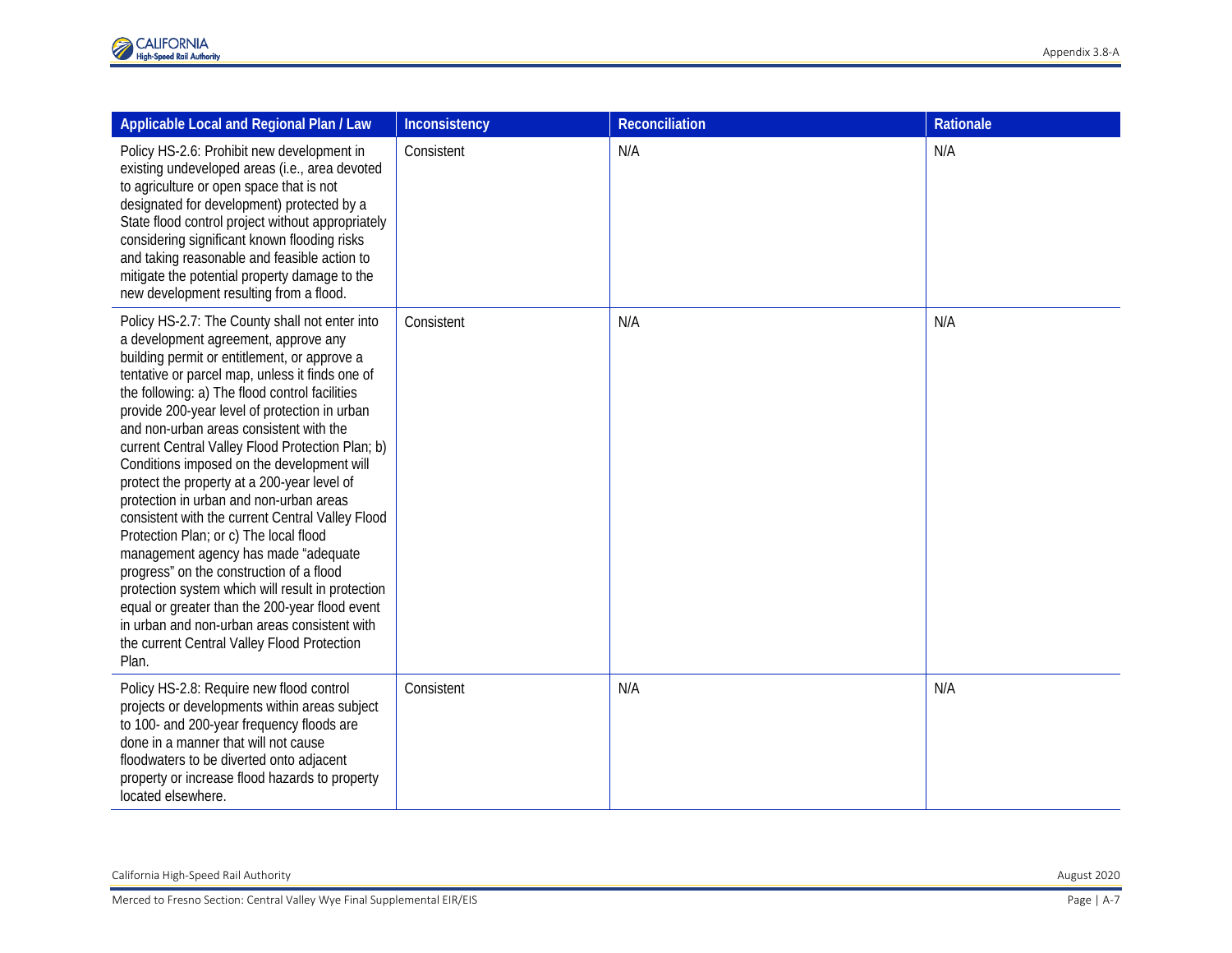

| Applicable Local and Regional Plan / Law                                                                                                                                                                                                                                                                                                                                                                              | Inconsistency | <b>Reconciliation</b> | <b>Rationale</b> |
|-----------------------------------------------------------------------------------------------------------------------------------------------------------------------------------------------------------------------------------------------------------------------------------------------------------------------------------------------------------------------------------------------------------------------|---------------|-----------------------|------------------|
| Policy HS-2.9: Encourage all agencies that<br>operate public facilities, such as roads,<br>structures, wastewater treatment plants, gas,<br>electrical, and water systems within areas<br>subject to 100- and 200-year frequency floods<br>to locate and construct facilities to minimize or<br>eliminate potential flood damage.                                                                                     | Consistent    | N/A                   | N/A              |
| Policy HS-2.10: Prohibit the construction of<br>essential facilities (including hospitals,<br>healthcare facilities, emergency shelters, fire<br>stations, emergency command centers, and<br>emergency communications facilities) in the<br>100- and 200-year floodplain, unless it can be<br>demonstrated that the structural and<br>operational integrity of the facility can be<br>maintained during flood events. | Consistent    | N/A                   | N/A              |
| Policy HS-2.11: Continue to participate in the<br>National Flood Insurance Program                                                                                                                                                                                                                                                                                                                                    | Consistent    | N/A                   | N/A              |
| Policy HS-2.12: Support State and local flood<br>management agencies to provide relocation<br>assistance or other cost-effective strategies for<br>reducing flood risk to existing economically<br>disadvantaged communities located in non-<br>urbanized areas.                                                                                                                                                      | Consistent    | N/A                   | N/A              |
| Policy HS-2.13: Encourage open space uses in<br>flood hazard areas.                                                                                                                                                                                                                                                                                                                                                   | Consistent    | N/A                   | N/A              |
| Policy HS-2.14: Encourage multi-purpose flood<br>control projects that incorporate recreation,<br>resource conservation, preservation of natural<br>riparian habitat, and scenic values of the<br>County's streams, creeks, and lakes.                                                                                                                                                                                | Consistent    | N/A                   | N/A              |
| Policy HS-2.15: Encourage flood control<br>designs that respect the natural topography<br>and vegetation of waterways while retaining<br>dynamic flow and functional integrity.                                                                                                                                                                                                                                       | Consistent    | N/A                   | N/A              |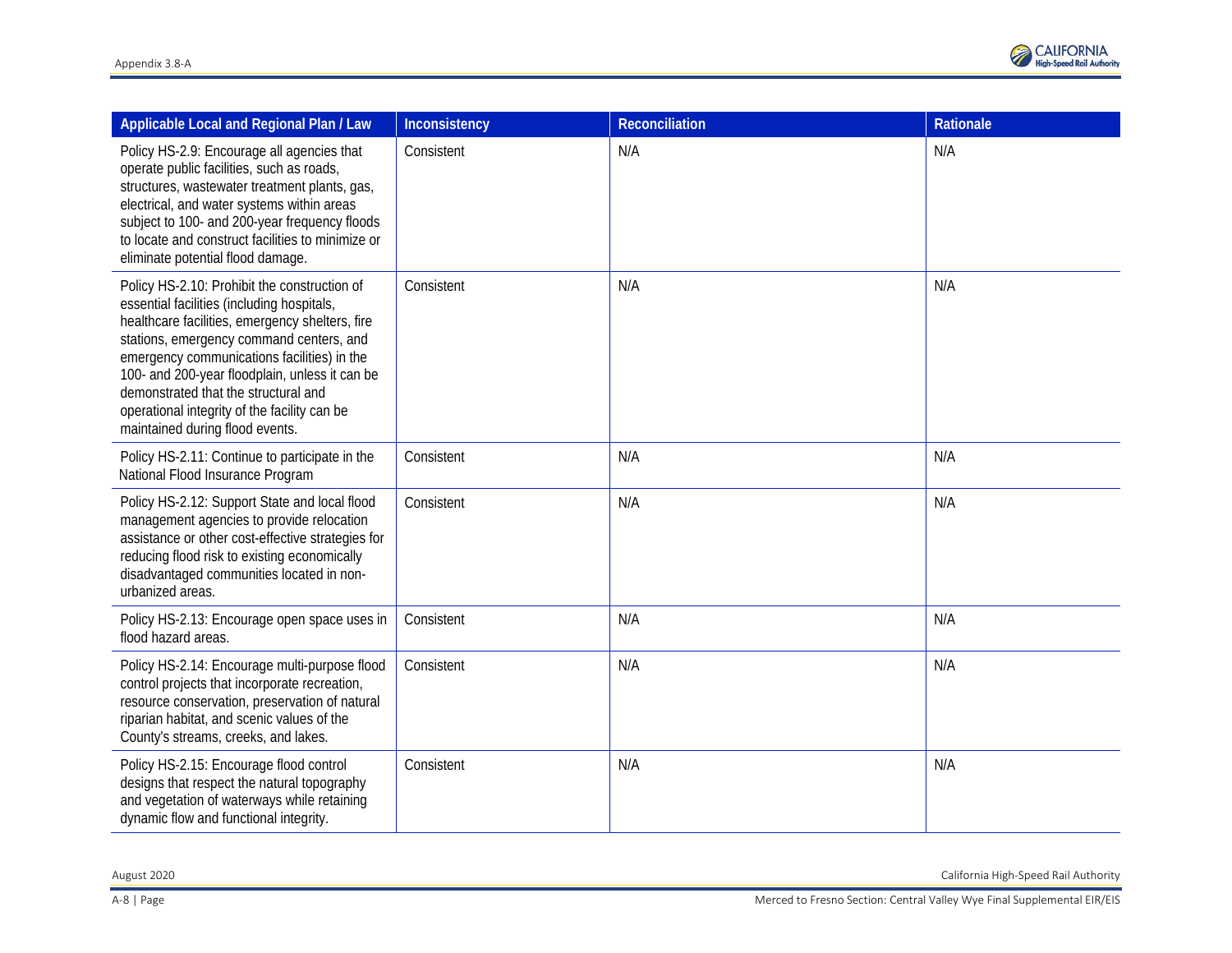| Applicable Local and Regional Plan / Law                                                                                                                                                                                                                | Inconsistency | <b>Reconciliation</b> | Rationale |  |
|---------------------------------------------------------------------------------------------------------------------------------------------------------------------------------------------------------------------------------------------------------|---------------|-----------------------|-----------|--|
| Policy HS-2.16: Encourage increased<br>stormwater and flood protection infrastructure<br>capacity in order to accommodate changes in<br>precipitation and extreme weather events.                                                                       | Consistent    | N/A                   | N/A       |  |
| Policy HS-2.17: Permit the construction of<br>County flood control facilities in existing<br>developments located within flood hazard<br>areas to proceed only after a complete review<br>of the environmental effect and project costs<br>and benefits | Consistent    | N/A                   | N/A       |  |
| Policy HS-2.18: Prepare public awareness<br>programs to inform the general public and<br>potentially affected property owners of flood<br>hazards, potential dam failure inundation, and<br>evacuation plans.                                           | Consistent    | N/A                   | N/A       |  |
| Policy HS-2.19: Coordinate and use mutual aid<br>resources to augment local resources in order<br>to perform rescue operations, secure utilities<br>and inundated areas, and control traffic in<br>event of dam failure.                                | Consistent    | N/A                   | N/A       |  |
| Merced County Code of Ordinances                                                                                                                                                                                                                        |               |                       |           |  |
| Title 16 Building and Construction, Chapter<br>16.16 Building Code, Section 16.16.010<br>International Building Code                                                                                                                                    | Consistent    | N/A                   | N/A       |  |
| Title 18 Zoning, Chapter 18.41 Performance<br>Standards, Section 18.41.030 Dust                                                                                                                                                                         | Consistent    | N/A                   | N/A       |  |
| Merced Vision 2030 General Plan (2012)                                                                                                                                                                                                                  |               |                       |           |  |
| Open Space, Conservation, and Recreation<br>Element, Goal Area OS-1: Open space for the<br>preservation of natural resources.                                                                                                                           | Consistent    | N/A                   | N/A       |  |
| Policy OS-1.2: Preserve and enhance creeks in<br>their natural state throughout the planning<br>area.                                                                                                                                                   | Consistent    | N/A                   | N/A       |  |

California High -Speed Rail Authority August 2020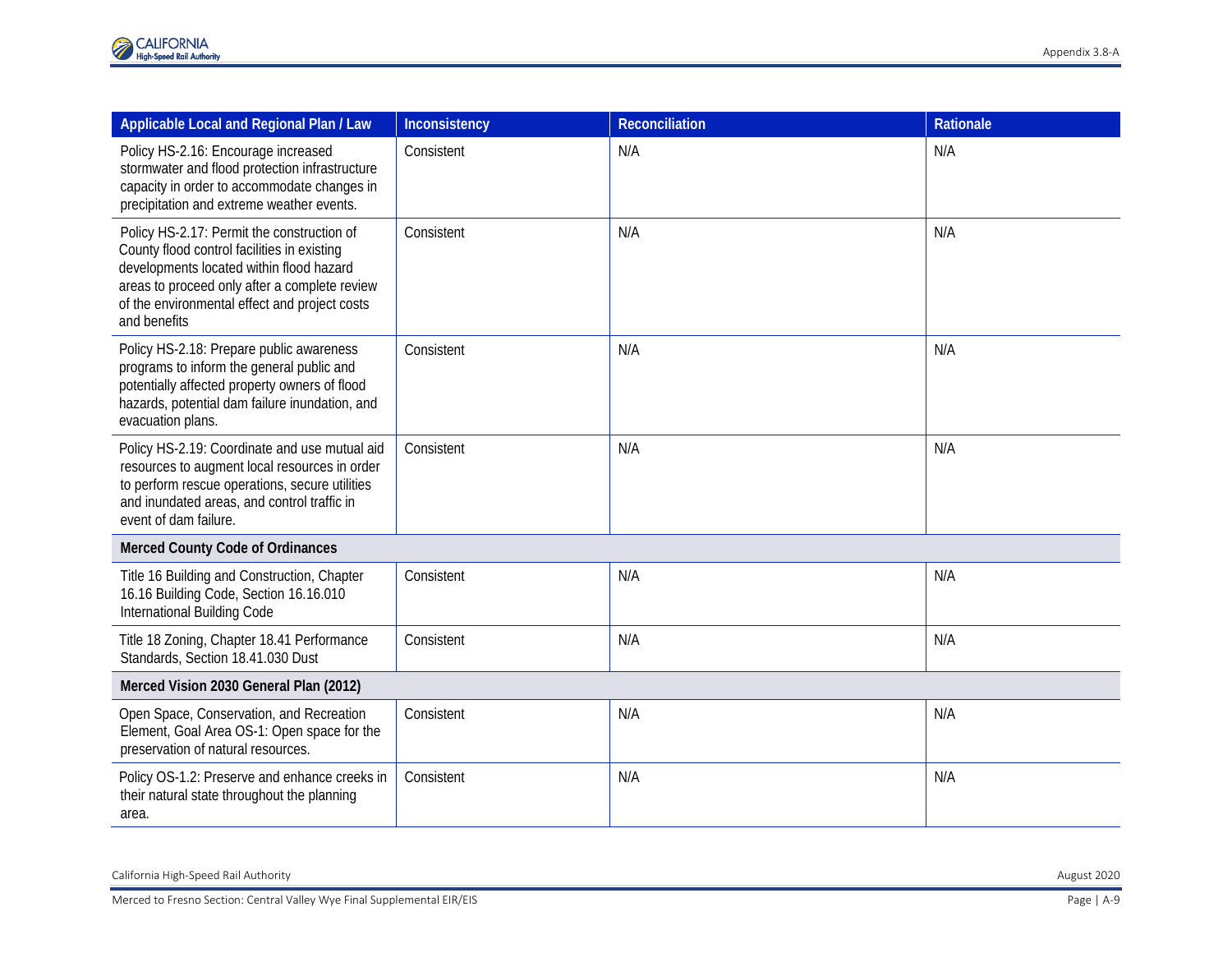

| Applicable Local and Regional Plan / Law                                                                                                                                                       |            |     |     |
|------------------------------------------------------------------------------------------------------------------------------------------------------------------------------------------------|------------|-----|-----|
| Policy OS-1.5: Preserve and enhance water<br>quality.                                                                                                                                          | Consistent | N/A | N/A |
| Policy P-4.2: Consider the use of reclaimed<br>water to reduce non-potable water demands<br>whenever practical.                                                                                | Consistent | N/A | N/A |
| Madera County General Plan (1995)                                                                                                                                                              |            |     |     |
| Policy 1.H.2: New development will incorporate<br>soil conservation practices                                                                                                                  | Consistent | N/A | N/A |
| Policy 1.H.3.c: Development in hillside areas<br>will employ erosion and sediment control<br>measures.                                                                                         | Consistent | N/A | N/A |
| Policy 3.C.3: Limit development in areas<br>identified as having severe water table<br>depression to uses that do not have high water<br>usage or to uses served by a surface water<br>supply. | Consistent | N/A | N/A |
| Policy 3.C.5: New development adjacent to<br>bodies of water used as domestic water<br>sources will adequately mitigate potential water<br>quality impacts on these water bodies.              | Consistent | N/A | N/A |
| Policy 3.E.2: New development will provide<br>protection from the 100-year flood as a<br>minimum.                                                                                              | Consistent | N/A | N/A |
| Policy 3.E.5: Projects will maintain, to the<br>extent feasible, natural site drainage<br>conditions.                                                                                          | Consistent | N/A | N/A |
| Policy 3.E.6: Future drainage system<br>discharges shall comply with applicable state<br>and federal pollutant discharge requirements.                                                         | Consistent | N/A | N/A |
| Policy 3.E.7: Encourages the use of natural<br>stormwater drainage systems.                                                                                                                    | Consistent | N/A | N/A |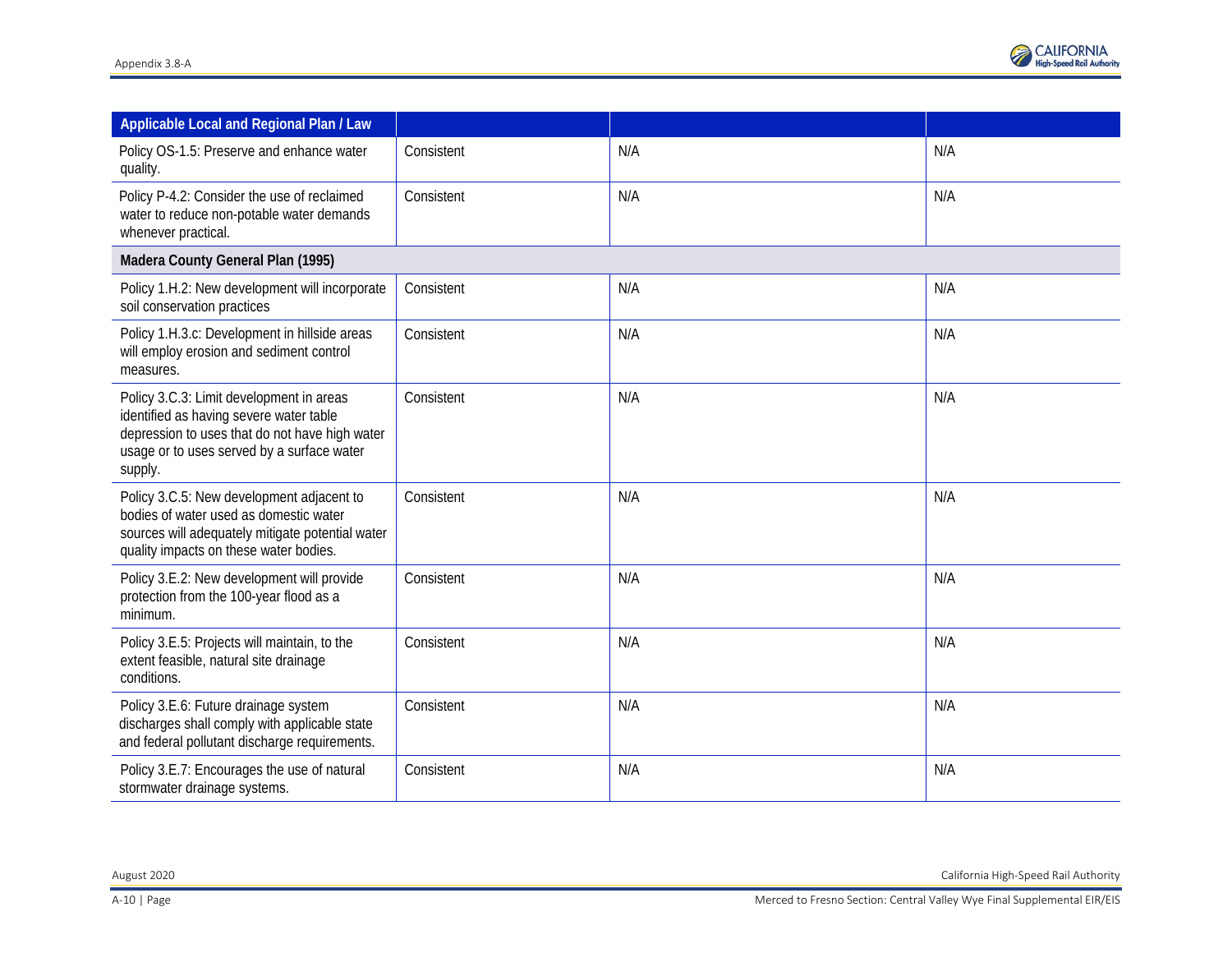| Applicable Local and Regional Plan / Law                                                                                                                                                                                                                                                                                                              | Inconsistency | <b>Reconciliation</b> | Rationale |
|-------------------------------------------------------------------------------------------------------------------------------------------------------------------------------------------------------------------------------------------------------------------------------------------------------------------------------------------------------|---------------|-----------------------|-----------|
| Policy 5.C.1: Protect preserve areas with prime<br>percolation rates and minimize placement of<br>potential pollutant sources in such areas.                                                                                                                                                                                                          | Consistent    | N/A                   | N/A       |
| Policy 5.C.2: Establishes minimizing<br>sedimentation and erosion through control of<br>grading, cutting trees, removal of vegetation,<br>and placement of roads and bridges. Unless<br>properly mitigated, discourages grading<br>activities during the rainy season.                                                                                | Consistent    | N/A                   | N/A       |
| Policy 5.C.3: Requires new development near<br>water resources to mitigate any potential<br>impacts of release of pollutants in floodwaters,<br>flowing rivers, streams, creeks, or reservoir<br>waters.                                                                                                                                              | Consistent    | N/A                   | N/A       |
| Policy 5.C.4: Requires the use of BMPs to<br>protect streams from the negative effects of<br>construction activities and encourages urban<br>storm drainage systems to use BMPs.                                                                                                                                                                      | Consistent    | N/A                   | N/A       |
| Policy 5.C.6: Requires that natural<br>watercourses are integrated into new<br>development in such a way that they are<br>accessible to the public and provide a positive<br>visual element.                                                                                                                                                          | Consistent    | N/A                   | N/A       |
| Policy 5.C.8: Support the policies of the-San<br>Joaquin River Parkway Plan to protect the San<br>Joaquin River as an aquatic habitat and a<br>water source.                                                                                                                                                                                          | Consistent    | N/A                   | N/A       |
| Policy 5.H.1: Support the preservation and<br>enhancement of natural land forms, natural<br>vegetation, and natural resources as open<br>space. To the extent feasible, the County shall<br>permanently protect as open space areas of<br>natural resource value, including wetlands<br>preserves, riparian corridors, woodlands, and<br>floodplains. | Consistent    | N/A                   | N/A       |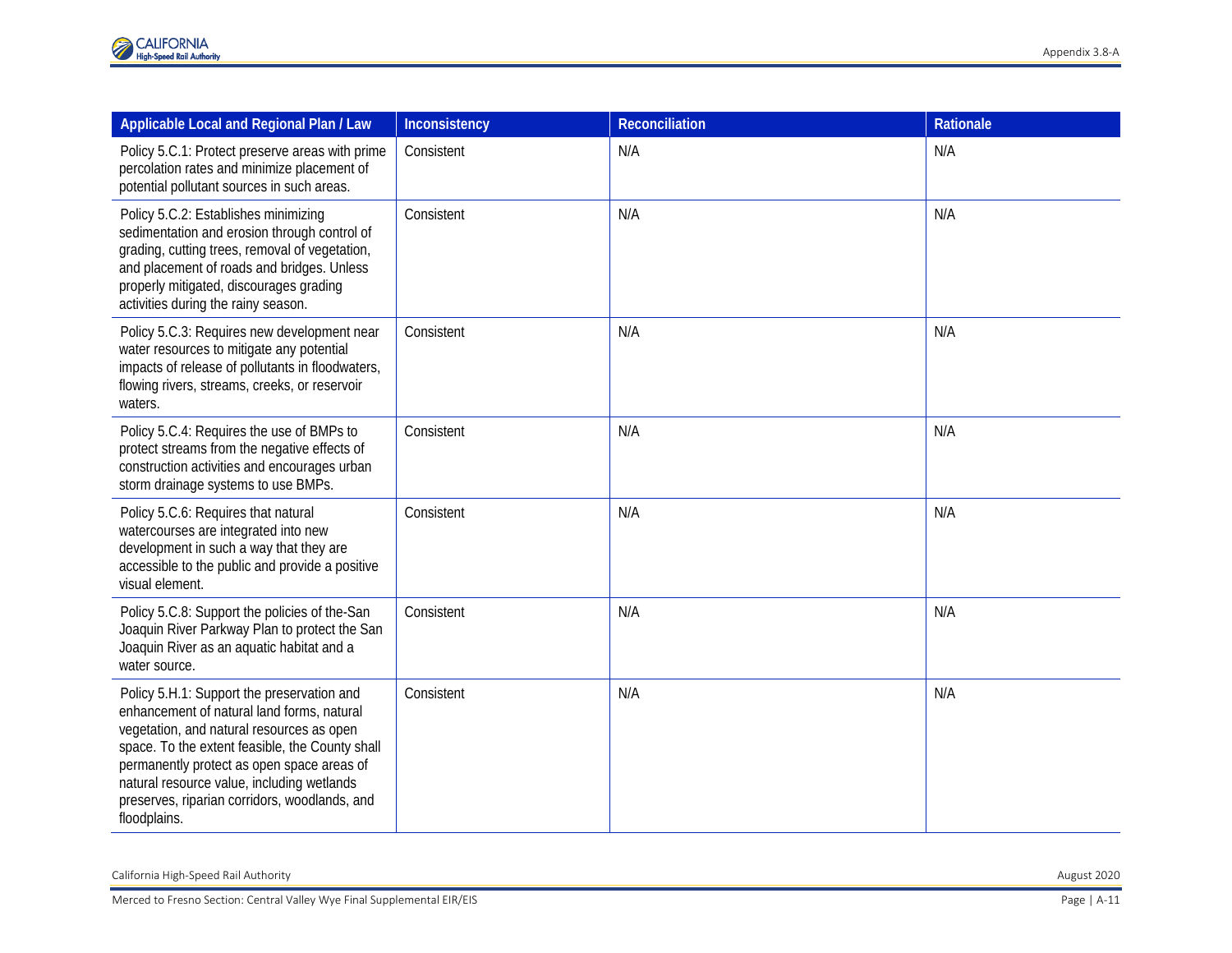

| Applicable Local and Regional Plan / Law                                                                                                                                                                                                                                        | Inconsistency                                                                                                                                                                                                                                                                                                                                         | Reconciliation                                                                                                                                                                                                                                                                                                                                                                                                                                                                                                                                                                                                                                            | Rationale                                                                                                                                                                                                                                                                                                                              |
|---------------------------------------------------------------------------------------------------------------------------------------------------------------------------------------------------------------------------------------------------------------------------------|-------------------------------------------------------------------------------------------------------------------------------------------------------------------------------------------------------------------------------------------------------------------------------------------------------------------------------------------------------|-----------------------------------------------------------------------------------------------------------------------------------------------------------------------------------------------------------------------------------------------------------------------------------------------------------------------------------------------------------------------------------------------------------------------------------------------------------------------------------------------------------------------------------------------------------------------------------------------------------------------------------------------------------|----------------------------------------------------------------------------------------------------------------------------------------------------------------------------------------------------------------------------------------------------------------------------------------------------------------------------------------|
| Policy 5.H.2: Require that new development be<br>designed and constructed to preserve the<br>following types of areas and features as open<br>space to the maximum extent feasible                                                                                              | Consistent                                                                                                                                                                                                                                                                                                                                            | N/A                                                                                                                                                                                                                                                                                                                                                                                                                                                                                                                                                                                                                                                       | N/A                                                                                                                                                                                                                                                                                                                                    |
| Policy 6.B.1: Requires flood-proofing of<br>structures in areas subject to flooding.                                                                                                                                                                                            | Consistent                                                                                                                                                                                                                                                                                                                                            | N/A                                                                                                                                                                                                                                                                                                                                                                                                                                                                                                                                                                                                                                                       | N/A                                                                                                                                                                                                                                                                                                                                    |
| Policy 6.B.3: Restricts uses in designated<br>floodways to those that are tolerant of<br>occasional flooding and do not restrict or alter<br>flow of flood waters. Such uses may include<br>agriculture, outdoor recreation, mineral<br>extraction, and natural resource areas. | Consistent                                                                                                                                                                                                                                                                                                                                            | N/A                                                                                                                                                                                                                                                                                                                                                                                                                                                                                                                                                                                                                                                       | N/A                                                                                                                                                                                                                                                                                                                                    |
| Policy 6.B.4: Requires that all development<br>within areas subject to 100-year floods be<br>designed and constructed in a manner that will<br>not cause floodwaters to be diverted onto<br>adjacent property or increase flood hazards to<br>other areas.                      | Consistent                                                                                                                                                                                                                                                                                                                                            | N/A                                                                                                                                                                                                                                                                                                                                                                                                                                                                                                                                                                                                                                                       | N/A                                                                                                                                                                                                                                                                                                                                    |
| Madera County Code of Ordinances, Title 14                                                                                                                                                                                                                                      |                                                                                                                                                                                                                                                                                                                                                       |                                                                                                                                                                                                                                                                                                                                                                                                                                                                                                                                                                                                                                                           |                                                                                                                                                                                                                                                                                                                                        |
| Buildings and Construction, Chapter 14.50<br>Grading and Erosion Control.<br>14.50.030 Requirements<br>14.50.050 Permit Applications<br>14.50.080 Drainage and erosion control<br>requirements                                                                                  | Inconsistent<br>The Central Valley Wye<br>alternatives would be consistent<br>with sections 14.50.030 and<br>14.50.080 of this policy. However,<br>the Central Valley Wye<br>alternatives would be inconsistent<br>with section 14.50.050, because<br>the Authority is not required to<br>obtain local grading permits for<br>earthmoving activities. | Through HYD-IAMF#3, Prepare and Implement a<br>Construction Stormwater Pollution Prevention Plan,<br>the Authority and the contractor will prepare and<br>implement a construction Stormwater Pollution<br>Prevention Plan (SWPPP) that will provide best<br>management practices (BMP) to minimize potential<br>short-term increases in sediment transport caused<br>by construction; such BMPs will include erosion<br>control requirements and stormwater management.<br>Nevertheless, the Central Valley Wye alternatives<br>would remain inconsistent because the Authority<br>does not propose to obtain local permits for<br>earthmoving activity. | The Authority is mandated to<br>construct and operate the HSR<br>project, including the Central<br>Valley Wye alternatives. This is<br>a state-level project that would<br>have benefits across multiple<br>resource areas. The HSR<br>project design includes<br>measures to minimize effects<br>on hydrology and water<br>resources. |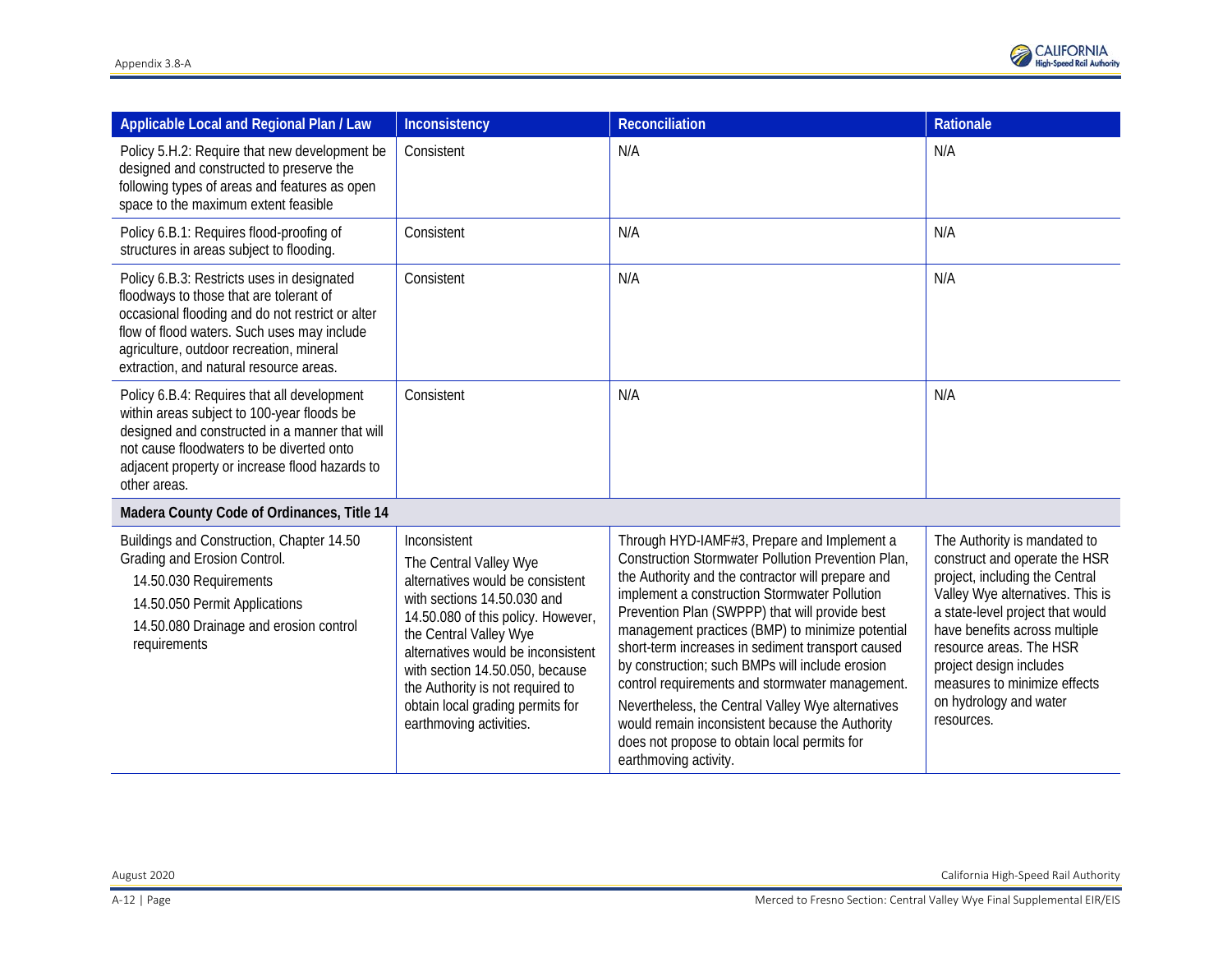| Applicable Local and Regional Plan / Law                                                                                                                                                                                                                                                               | Inconsistency                                                                                                                                                                                                                                                                                 | <b>Reconciliation</b>                                                                                                                                                                                                                                                                                                                                                                                                                                                                                                                                                                                                                                                                                                                                                                                                                      | Rationale                                                                                                                                                                                                                                                                                                                              |  |
|--------------------------------------------------------------------------------------------------------------------------------------------------------------------------------------------------------------------------------------------------------------------------------------------------------|-----------------------------------------------------------------------------------------------------------------------------------------------------------------------------------------------------------------------------------------------------------------------------------------------|--------------------------------------------------------------------------------------------------------------------------------------------------------------------------------------------------------------------------------------------------------------------------------------------------------------------------------------------------------------------------------------------------------------------------------------------------------------------------------------------------------------------------------------------------------------------------------------------------------------------------------------------------------------------------------------------------------------------------------------------------------------------------------------------------------------------------------------------|----------------------------------------------------------------------------------------------------------------------------------------------------------------------------------------------------------------------------------------------------------------------------------------------------------------------------------------|--|
| City of Chowchilla 2040 General Plan (2011)                                                                                                                                                                                                                                                            |                                                                                                                                                                                                                                                                                               |                                                                                                                                                                                                                                                                                                                                                                                                                                                                                                                                                                                                                                                                                                                                                                                                                                            |                                                                                                                                                                                                                                                                                                                                        |  |
| Objective OS-11: Ensure adequate<br>groundwater reserves are maintained for<br>present and future domestic, commercial, and<br>industrial uses.                                                                                                                                                        | Consistent                                                                                                                                                                                                                                                                                    | N/A                                                                                                                                                                                                                                                                                                                                                                                                                                                                                                                                                                                                                                                                                                                                                                                                                                        | N/A                                                                                                                                                                                                                                                                                                                                    |  |
| Objective OS-12: Ensure groundwater quality<br>is maintained at a satisfactory level for<br>domestic water consumption.                                                                                                                                                                                | Consistent                                                                                                                                                                                                                                                                                    | N/A                                                                                                                                                                                                                                                                                                                                                                                                                                                                                                                                                                                                                                                                                                                                                                                                                                        | N/A                                                                                                                                                                                                                                                                                                                                    |  |
| Policy PF-1.3: Develop and maintain Master<br>Plans for water, wastewater collection and<br>treatment, and storm water collection and<br>disposal which address future growth demands<br>and address public facilities and services<br>including schools in a coordinated and<br>comprehensive manner. | Consistent                                                                                                                                                                                                                                                                                    | N/A                                                                                                                                                                                                                                                                                                                                                                                                                                                                                                                                                                                                                                                                                                                                                                                                                                        | N/A                                                                                                                                                                                                                                                                                                                                    |  |
| Policy PF-6.1: The City shall condition approval<br>of development projects on the provision of<br>adequate storm drainage improvements.                                                                                                                                                               | Inconsistent<br>The Central Valley Wye<br>alternatives would be in<br>compliance with state and federal<br>stormwater regulations, while<br>some local stormwater policies<br>and requirements that require the<br>development of stormwater plans<br>and approvals would not be<br>required. | Through HYD-IAMF#1, Stormwater Management,<br>the Authority will evaluate each receiving stormwater<br>system's capacity during the detailed design phase,<br>to accommodate runoff from the HSR system for the<br>design storm event. In addition, the Authority will<br>incorporate into the design and implement several<br>stormwater management measures during<br>construction.<br>In addition to HYD-IAMF#1, the Authority has also<br>committed to implementing HYD-IAMF#3, and will<br>encourage on-site retention of stormwater runoff<br>using measures such as flow dispersion, infiltration,<br>and evaporation, supplemented by detention, where<br>required.<br>Nevertheless, the Central Valley Wye alternatives<br>would remain inconsistent because the Authority<br>does not propose to develop local stormwater plans. | The Authority is mandated to<br>construct and operate the HSR<br>project, including the Central<br>Valley Wye alternatives. This is<br>a state-level project that would<br>have benefits across multiple<br>resource areas. The HSR<br>project design includes<br>measures to minimize effects<br>on hydrology and water<br>resources. |  |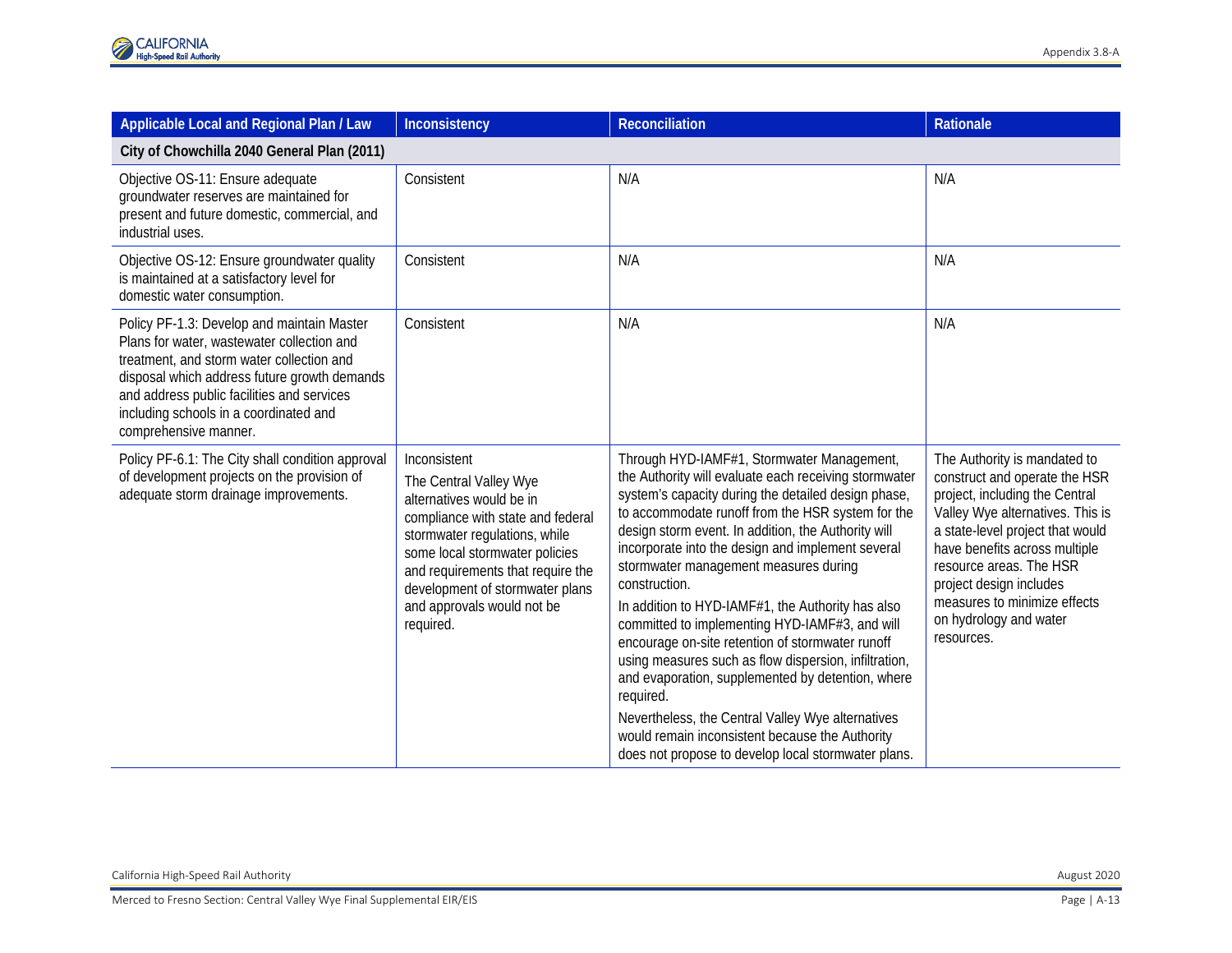| Inconsistency                                                                                                                                                                                                                                                                                 | Reconciliation                                                                                                                                                                                                                                                                                                                                                                                                                                                                                                                                                                                                                                                                                                                   | Rationale                                                                                                                                                                                                                                                                                                                              |
|-----------------------------------------------------------------------------------------------------------------------------------------------------------------------------------------------------------------------------------------------------------------------------------------------|----------------------------------------------------------------------------------------------------------------------------------------------------------------------------------------------------------------------------------------------------------------------------------------------------------------------------------------------------------------------------------------------------------------------------------------------------------------------------------------------------------------------------------------------------------------------------------------------------------------------------------------------------------------------------------------------------------------------------------|----------------------------------------------------------------------------------------------------------------------------------------------------------------------------------------------------------------------------------------------------------------------------------------------------------------------------------------|
| Inconsistent<br>The Central Valley Wye<br>alternatives would be in<br>compliance with state and federal<br>stormwater regulations, while<br>some local stormwater policies<br>and requirements that require the<br>development of stormwater plans<br>and approvals would not be<br>required. | Through HYD-IAMF#1, the Authority will evaluate<br>each receiving stormwater system's capacity during<br>the detailed design phase, to accommodate runoff<br>from the HSR system for the design storm event. In<br>addition, the Authority will incorporate into the design<br>and implement several stormwater management<br>measures during construction.<br>Nevertheless, the Central Valley Wye alternatives<br>would remain inconsistent because the Authority<br>does not propose to develop local stormwater plans.                                                                                                                                                                                                       | The Authority is mandated to<br>construct and operate the HSR<br>project, including the Central<br>Valley Wye alternatives. This is<br>a state-level project that would<br>have benefits across multiple<br>resource areas. The HSR<br>project design includes<br>measures to minimize effects<br>on hydrology and water<br>resources. |
| Consistent                                                                                                                                                                                                                                                                                    | N/A                                                                                                                                                                                                                                                                                                                                                                                                                                                                                                                                                                                                                                                                                                                              | N/A                                                                                                                                                                                                                                                                                                                                    |
| Inconsistent<br>The Central Valley Wye<br>alternatives would be in<br>compliance with state and federal<br>stormwater regulations, while<br>some local stormwater policies<br>and requirements that require the<br>development of stormwater plans<br>and approvals would not be<br>required. | Through HYD-IAMF#1, the Authority will evaluate<br>each receiving stormwater system's capacity during<br>the detailed design phase, to accommodate runoff<br>from the HSR system for the design storm event.<br>In addition to HYD-IAMF#1, the Authority has also<br>committed to implementing HYD-IAMF#3, and will<br>encourage on-site retention of stormwater runoff<br>using measures such as flow dispersion, infiltration,<br>and evaporation, supplemented by detention, where<br>required. Additional flow control measures could be<br>implemented where local regulations or drainage<br>requirements dictate.<br>Nevertheless, the Central Valley Wye alternatives<br>would remain inconsistent because the Authority | The Authority is mandated to<br>construct and operate the HSR<br>project, including the Central<br>Valley Wye alternatives. This is<br>a state-level project that would<br>have benefits across multiple<br>resource areas. The HSR<br>project design includes<br>measures to minimize effects<br>on hydrology and water<br>resources. |
|                                                                                                                                                                                                                                                                                               |                                                                                                                                                                                                                                                                                                                                                                                                                                                                                                                                                                                                                                                                                                                                  | does not propose to develop local stormwater plans.                                                                                                                                                                                                                                                                                    |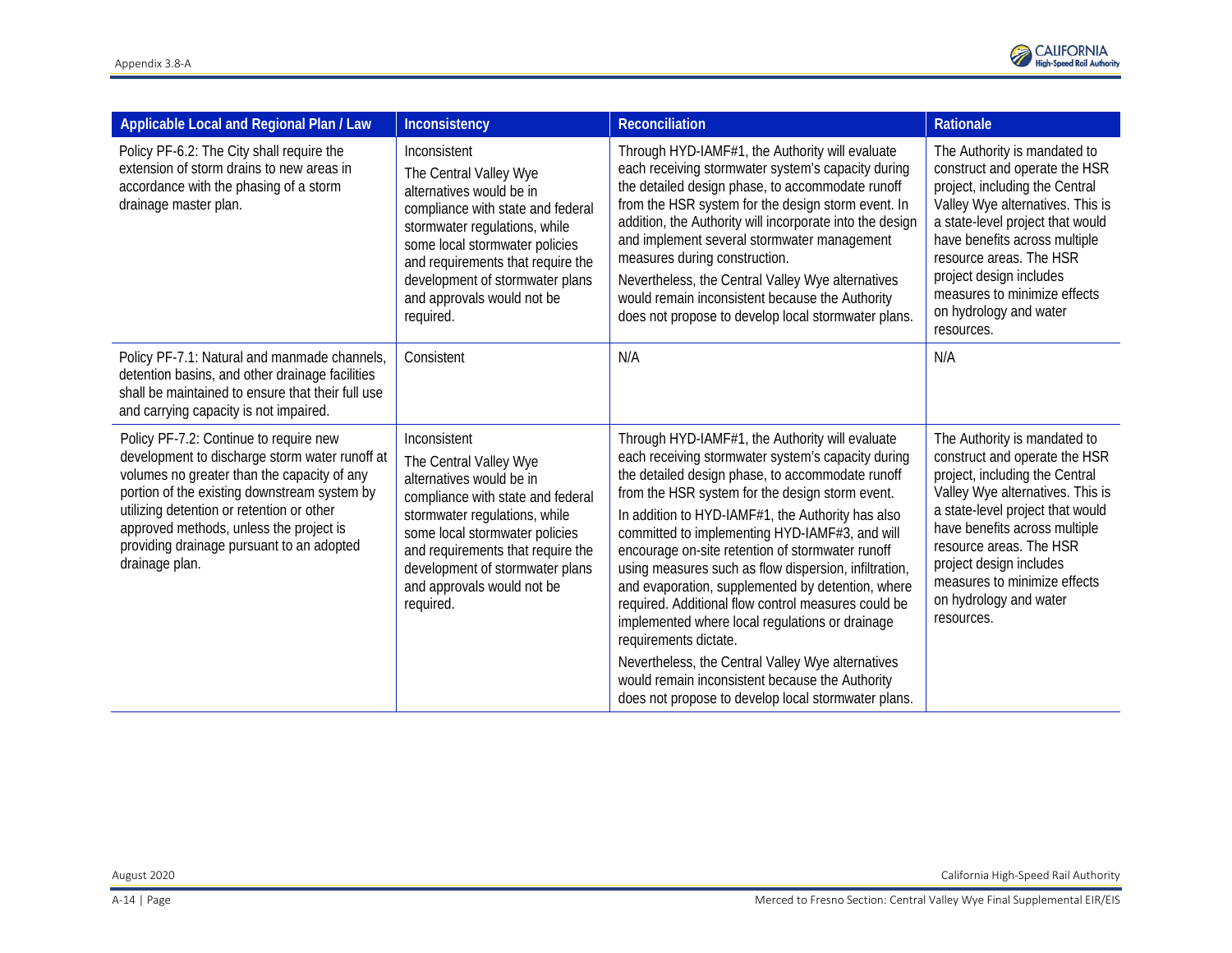| <b>Applicable Local and Regional Plan / Law</b>                                                                                                                                                                                                                                                                                                                              | Inconsistency                                                                                                                                                                                                                                                                                 | Reconciliation                                                                                                                                                                                                                                                                                                                                                                                                                                                                                                             | <b>Rationale</b>                                                                                                                                                                                                                                                                                                                       |
|------------------------------------------------------------------------------------------------------------------------------------------------------------------------------------------------------------------------------------------------------------------------------------------------------------------------------------------------------------------------------|-----------------------------------------------------------------------------------------------------------------------------------------------------------------------------------------------------------------------------------------------------------------------------------------------|----------------------------------------------------------------------------------------------------------------------------------------------------------------------------------------------------------------------------------------------------------------------------------------------------------------------------------------------------------------------------------------------------------------------------------------------------------------------------------------------------------------------------|----------------------------------------------------------------------------------------------------------------------------------------------------------------------------------------------------------------------------------------------------------------------------------------------------------------------------------------|
| Policy PF-7.3: When necessary, require new<br>development to prepare hydrologic studies to<br>assess storm runoff effects on the local<br>drainage system and, if warranted, require new<br>development to provide adequate drainage<br>facilities and to mitigate increases in storm<br>water flows and/or volume to avoid cumulative<br>increases in downstream flows.     | Inconsistent<br>The Central Valley Wye<br>alternatives would be in<br>compliance with state and federal<br>stormwater regulations, while<br>some local stormwater policies<br>and requirements that require the<br>development of stormwater plans<br>and approvals would not be<br>required. | Through HYD-IAMF#1, the Authority will evaluate<br>each receiving stormwater system's capacity during<br>the detailed design phase, to accommodate runoff<br>from the HSR system for the design storm event. In<br>addition, the Authority will incorporate into the design<br>and implement several stormwater management<br>measures during construction.<br>Nevertheless, the Central Valley Wye alternatives<br>would remain inconsistent because the Authority<br>does not propose to develop local stormwater plans. | The Authority is mandated to<br>construct and operate the HSR<br>project, including the Central<br>Valley Wye alternatives. This is<br>a state-level project that would<br>have benefits across multiple<br>resource areas. The HSR<br>project design includes<br>measures to minimize effects<br>on hydrology and water<br>resources. |
| Policy PF-7.4: New and redevelopment<br>projects shall prepare and provide to the City<br>appropriate drainage studies that assess<br>project storm runoff effects on the City storm<br>drain system, as well as provide appropriate<br>storm drainage facilities to ensure an<br>increased risk of on- or off-site flooding does<br>not result from project implementation. | Inconsistent<br>The Central Valley Wye<br>alternatives would be in<br>compliance with state and federal<br>stormwater regulations, while<br>some local stormwater policies<br>and requirements that require the<br>development of stormwater plans<br>and approvals would not be<br>required. | Through HYD-IAMF#1, the Authority will evaluate<br>each receiving stormwater system's capacity during<br>the detailed design phase, to accommodate runoff<br>from the HSR system for the design storm event. In<br>addition, the Authority will incorporate into the design<br>and implement several stormwater management<br>measures during construction.<br>Nevertheless, the Central Valley Wye alternatives<br>would remain inconsistent because the does not<br>propose to develop local stormwater plans.           | The Authority is mandated to<br>construct and operate the HSR<br>project, including the Central<br>Valley Wye alternatives. This is<br>a state-level project that would<br>have benefits across multiple<br>resource areas. The HSR<br>project design includes<br>measures to minimize effects<br>on hydrology and water<br>resources. |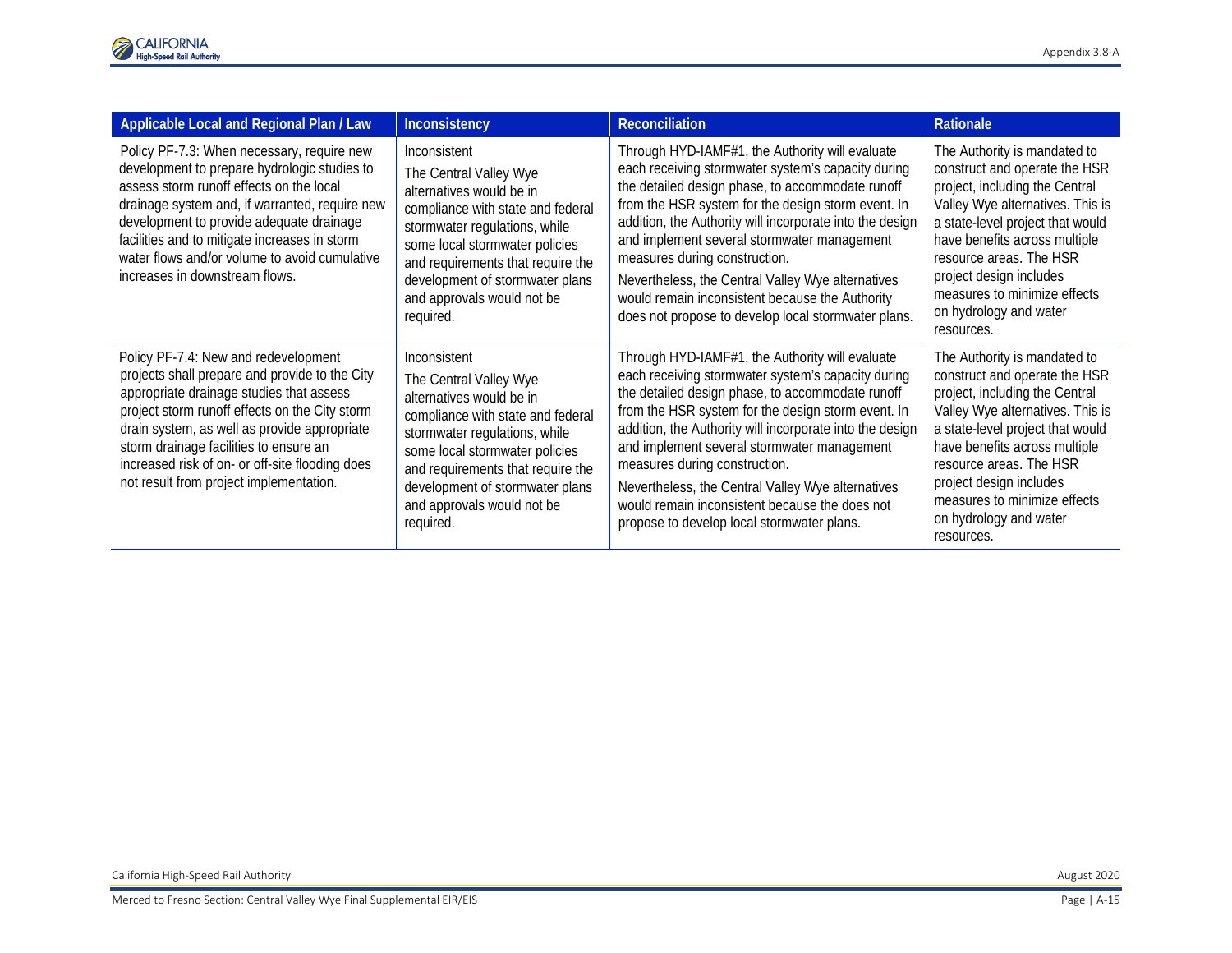

| Applicable Local and Regional Plan / Law                                                                                                                                                                                                                                                | Inconsistency                                                                                                                                                                                                                                                                                  | Reconciliation                                                                                                                                                                                                                                                                                                                                                                                                                                                                                                                                                                                                                                                                                                                                                                                                                                                                                                                         | Rationale                                                                                                                                                                                                                                                                                                                              |
|-----------------------------------------------------------------------------------------------------------------------------------------------------------------------------------------------------------------------------------------------------------------------------------------|------------------------------------------------------------------------------------------------------------------------------------------------------------------------------------------------------------------------------------------------------------------------------------------------|----------------------------------------------------------------------------------------------------------------------------------------------------------------------------------------------------------------------------------------------------------------------------------------------------------------------------------------------------------------------------------------------------------------------------------------------------------------------------------------------------------------------------------------------------------------------------------------------------------------------------------------------------------------------------------------------------------------------------------------------------------------------------------------------------------------------------------------------------------------------------------------------------------------------------------------|----------------------------------------------------------------------------------------------------------------------------------------------------------------------------------------------------------------------------------------------------------------------------------------------------------------------------------------|
| Policy PF-7.5: All drainage improvements shall<br>comply with the City of Chowchilla Public<br><b>Works Construction Standards.</b>                                                                                                                                                     | Inconsistent.<br>The Central Valley Wye<br>alternatives would be in<br>compliance with state and federal<br>stormwater regulations, while<br>some local stormwater policies<br>and requirements that require the<br>development of stormwater plans<br>and approvals would not be<br>required. | Through HYD-IAMF#1, the Authority will evaluate<br>each receiving stormwater system's capacity during<br>the detailed design phase, to accommodate runoff<br>from the HSR system for the design storm event. In<br>addition, the Authority will incorporate into the design<br>and implement several stormwater management<br>measures during construction.<br>In addition to HYD-IAMF#1, the Authority has also<br>committed to implementing HYD-IAMF#3, and will<br>encourage on-site retention of stormwater runoff<br>using measures such as flow dispersion, infiltration,<br>and evaporation, supplemented by detention, where<br>required. Additional flow control measures could be<br>implemented where local regulations or drainage<br>requirements dictate.<br>Nevertheless, the Central Valley Wye alternatives<br>would remain inconsistent because the Authority<br>does not propose to develop local stormwater plans. | The Authority is mandated to<br>construct and operate the HSR<br>project, including the Central<br>Valley Wye alternatives. This is<br>a state-level project that would<br>have benefits across multiple<br>resource areas. The HSR<br>project design includes<br>measures to minimize effects<br>on hydrology and water<br>resources. |
| Policy PS 2.2: Development of urban uses,<br>with the exception of passive recreation use<br>areas and pedestrian/bicycle trails within a<br>floodway or floodplain subject to a 100-year<br>flood event shall be prohibited.                                                           | Consistent                                                                                                                                                                                                                                                                                     | N/A                                                                                                                                                                                                                                                                                                                                                                                                                                                                                                                                                                                                                                                                                                                                                                                                                                                                                                                                    | N/A                                                                                                                                                                                                                                                                                                                                    |
| Policy PS 2.3: Preserve floodways and<br>floodplains for non-urban uses with the<br>exception of passive or active recreational<br>development may be allowed in a floodplain<br>with appropriate measures that avoid or<br>minimize damage to recreation or structural<br>improvements | Consistent                                                                                                                                                                                                                                                                                     | N/A                                                                                                                                                                                                                                                                                                                                                                                                                                                                                                                                                                                                                                                                                                                                                                                                                                                                                                                                    | N/A                                                                                                                                                                                                                                                                                                                                    |
| Policy PS 2.4: Ensure that potential flooding<br>impacts, including on-site flood damage, and<br>potential inundation, are adequately addressed<br>through the environmental review process and<br>appropriate mitigation is imposed.                                                   | Consistent                                                                                                                                                                                                                                                                                     | N/A                                                                                                                                                                                                                                                                                                                                                                                                                                                                                                                                                                                                                                                                                                                                                                                                                                                                                                                                    | N/A                                                                                                                                                                                                                                                                                                                                    |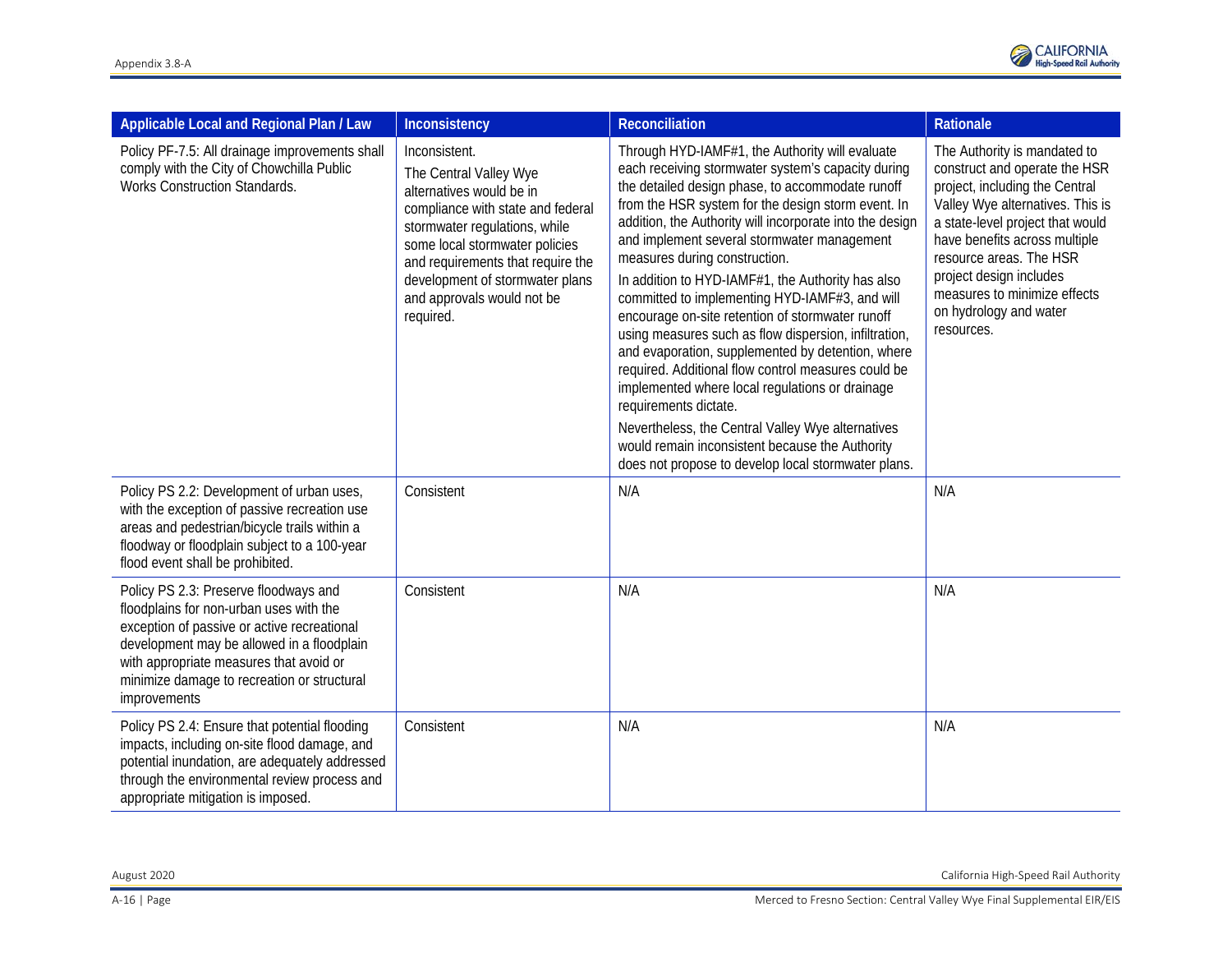| Applicable Local and Regional Plan / Law                                                                                                                                                                                                                                                                                                                                                                                                                                                                                                                                                                                                                            | Inconsistency                                                                                                                                                                                                                      | <b>Reconciliation</b>                                                                                                                                                                                                                                                                                                                                                                                                                                                                                  | Rationale                                                                                                                                                                                                                                                                                                                              |
|---------------------------------------------------------------------------------------------------------------------------------------------------------------------------------------------------------------------------------------------------------------------------------------------------------------------------------------------------------------------------------------------------------------------------------------------------------------------------------------------------------------------------------------------------------------------------------------------------------------------------------------------------------------------|------------------------------------------------------------------------------------------------------------------------------------------------------------------------------------------------------------------------------------|--------------------------------------------------------------------------------------------------------------------------------------------------------------------------------------------------------------------------------------------------------------------------------------------------------------------------------------------------------------------------------------------------------------------------------------------------------------------------------------------------------|----------------------------------------------------------------------------------------------------------------------------------------------------------------------------------------------------------------------------------------------------------------------------------------------------------------------------------------|
| City of Chowchilla Code of Ordinances, Title 17                                                                                                                                                                                                                                                                                                                                                                                                                                                                                                                                                                                                                     |                                                                                                                                                                                                                                    |                                                                                                                                                                                                                                                                                                                                                                                                                                                                                                        |                                                                                                                                                                                                                                                                                                                                        |
| Title 17 Subdivisions, Chapter 17.32 Design<br>and Improvement Standards, Section<br>17.32.060 Grading Plan                                                                                                                                                                                                                                                                                                                                                                                                                                                                                                                                                         | Inconsistent<br>The Central Valley Wye<br>alternatives would be inconsistent<br>with chapter 17.32.060 of this<br>policy. However, the Authority is<br>not required to obtain local grading<br>permits for earthmoving activities. | Through HYD-IAMF#3, the Authority and the<br>contractor will prepare and implement a construction<br>SWPPP that will provide BMPs to minimize potential<br>short-term increases in sediment transport caused<br>by construction; these BMPs will include erosion<br>control requirements and stormwater management.<br>Nevertheless, the Central Valley Wye alternatives<br>would remain inconsistent because the Authority<br>does not propose to obtain local permits for<br>earthmoving activities. | The Authority is mandated to<br>construct and operate the HSR<br>project, including the Central<br>Valley Wye alternatives. This is<br>a state-level project that would<br>have benefits across multiple<br>resource areas. The HSR<br>project design includes<br>measures to minimize effects<br>on hydrology and water<br>resources. |
| Fresno County General Plan (2003)                                                                                                                                                                                                                                                                                                                                                                                                                                                                                                                                                                                                                                   |                                                                                                                                                                                                                                    |                                                                                                                                                                                                                                                                                                                                                                                                                                                                                                        |                                                                                                                                                                                                                                                                                                                                        |
| Policy LU-C.8: Fresno County shall take into<br>consideration the presence of the regulatory<br>floodway or other designated floodway, the<br>FEMA-designated 100-year floodplain,<br>estimated 250-year floodplain, the Standard<br>Project Flood, and the FMFCD Riverine<br>Floodplain Policy in determining the location of<br>future development within the San Joaquin<br>River Parkway area. Any development sited in<br>a designated 100-year floodplain shall comply<br>with regulatory requirements at a minimum and<br>with the FMFCD Riverine Floodplain Policy<br>criteria, or requirements of other agencies<br>having jurisdiction, where applicable. | Consistent                                                                                                                                                                                                                         | N/A                                                                                                                                                                                                                                                                                                                                                                                                                                                                                                    | N/A                                                                                                                                                                                                                                                                                                                                    |
| Policy PF-C.3: To reduce demand on the<br>County's groundwater resources, the County<br>shall encourage the use of surface water to the<br>maximum extent feasible.                                                                                                                                                                                                                                                                                                                                                                                                                                                                                                 | Consistent                                                                                                                                                                                                                         | N/A                                                                                                                                                                                                                                                                                                                                                                                                                                                                                                    | N/A                                                                                                                                                                                                                                                                                                                                    |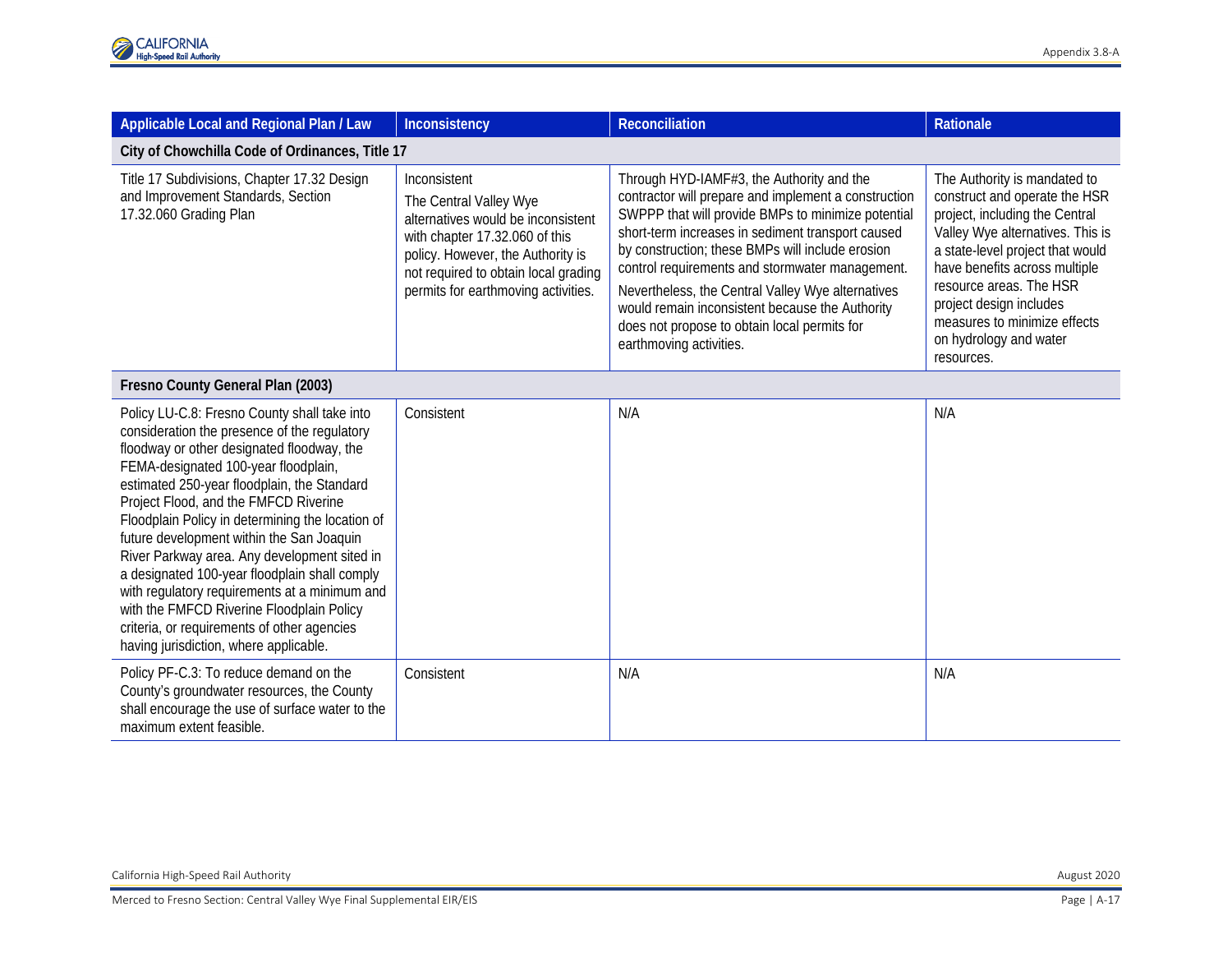| Applicable Local and Regional Plan / Law                                                                                                                                                                                                                                                                                                                                                             | Inconsistency | <b>Reconciliation</b> | Rationale |
|------------------------------------------------------------------------------------------------------------------------------------------------------------------------------------------------------------------------------------------------------------------------------------------------------------------------------------------------------------------------------------------------------|---------------|-----------------------|-----------|
| Policy PF-E.16: The County shall minimize<br>sedimentation and erosion through control of<br>grading, cutting of trees, removal of vegetation,<br>placement of roads and bridges, and use of<br>off-road vehicles. The County shall discourage<br>grading activities during the rainy season,<br>unless adequately mitigated, to avoid<br>sedimentation of creeks and damage to<br>riparian habitat. | Consistent    | N/A                   | N/A       |
| Policy PF-E.21: The County shall require the<br>use of feasible and practical best management<br>practices (BMPs) to protect streams from the<br>adverse effects of construction activities, and<br>shall encourage the urban storm drainage<br>systems and agricultural activities to use<br>BMPs.                                                                                                  | Consistent    | N/A                   | N/A       |
| Stanislaus County General Plan (2016)                                                                                                                                                                                                                                                                                                                                                                |               |                       |           |
| Conservation/Open Space Element, Goal Two:<br>Conserve water resources and protect water<br>quality in the County.                                                                                                                                                                                                                                                                                   | Consistent    | N/A                   | N/A       |
| Policy 5: Protect groundwater aquifers and<br>recharge areas, particularly those critical for<br>the replenishment of reservoirs and aquifers.                                                                                                                                                                                                                                                       | Consistent    | N/A                   | N/A       |
| Policy 6: Preserve vegetation to protect<br>waterways from bank erosion and siltation.                                                                                                                                                                                                                                                                                                               | Consistent    | N/A                   | N/A       |
| <b>Stanislaus County Code</b>                                                                                                                                                                                                                                                                                                                                                                        |               |                       |           |
| 14.14.050 Discharge of nonstormwater [sic]<br>prohibited.                                                                                                                                                                                                                                                                                                                                            | Consistent    | N/A                   | N/A       |
| A. Except as provided in Section 14.14.060, it<br>is unlawful for any person to make or cause to<br>be made any nonstormwater [sic] discharge.                                                                                                                                                                                                                                                       | Consistent    | N/A                   | N/A       |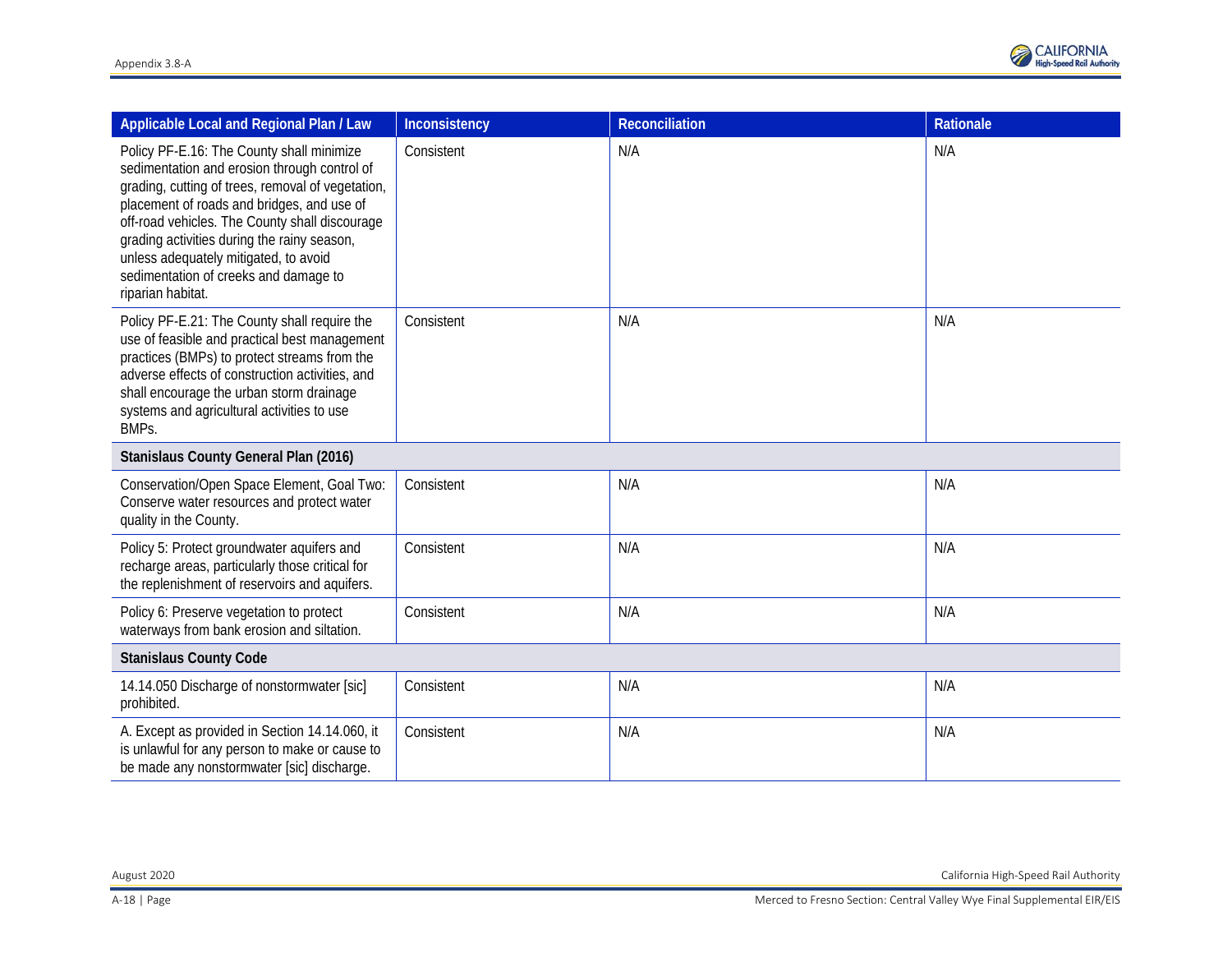| Applicable Local and Regional Plan / Law                                                                                    | Inconsistency | Reconciliation | <b>Rationale</b> |
|-----------------------------------------------------------------------------------------------------------------------------|---------------|----------------|------------------|
| Waterford Vision 2025 General Plan (2006)                                                                                   |               |                |                  |
| Open Space and Conservation Element, Goal<br>Area A: Open space for the preservation of<br>natural resources.               | Consistent    | N/A            | N/A              |
| Policy OS-A-2: Preserve and enhance<br>Tuolumne River and Dry Creek in their natural<br>state throughout the planning area. | Consistent    | N/A            | N/A              |
| Policy OS-A-5: Preserve and enhance water<br>quality.                                                                       | Consistent    | N/A            | N/A              |

*Sources: City of Merced, 2012; City of Chowchilla, 2011; Fresno County, 2003; Madera County, 1995; Merced County, 2013; Stanislaus County, 2016; City of Waterford, 2006<br>N/A = not applicable. Reconciliation nor the rationa* 

Authority = California High-Speed Rail Authority

FRA = Federal Railroad Administration

HSR = high-speed rail are provided as it has been determined<br>
IAMF = impact avoidance and minimization feature<br>
IAMF = impact avoidance and minimization feature<br>
IAMF = impact avoidance and minimization feature that the Central Valley Wye alternatives are consistent with requirements and reconciliation will therefore not be required.